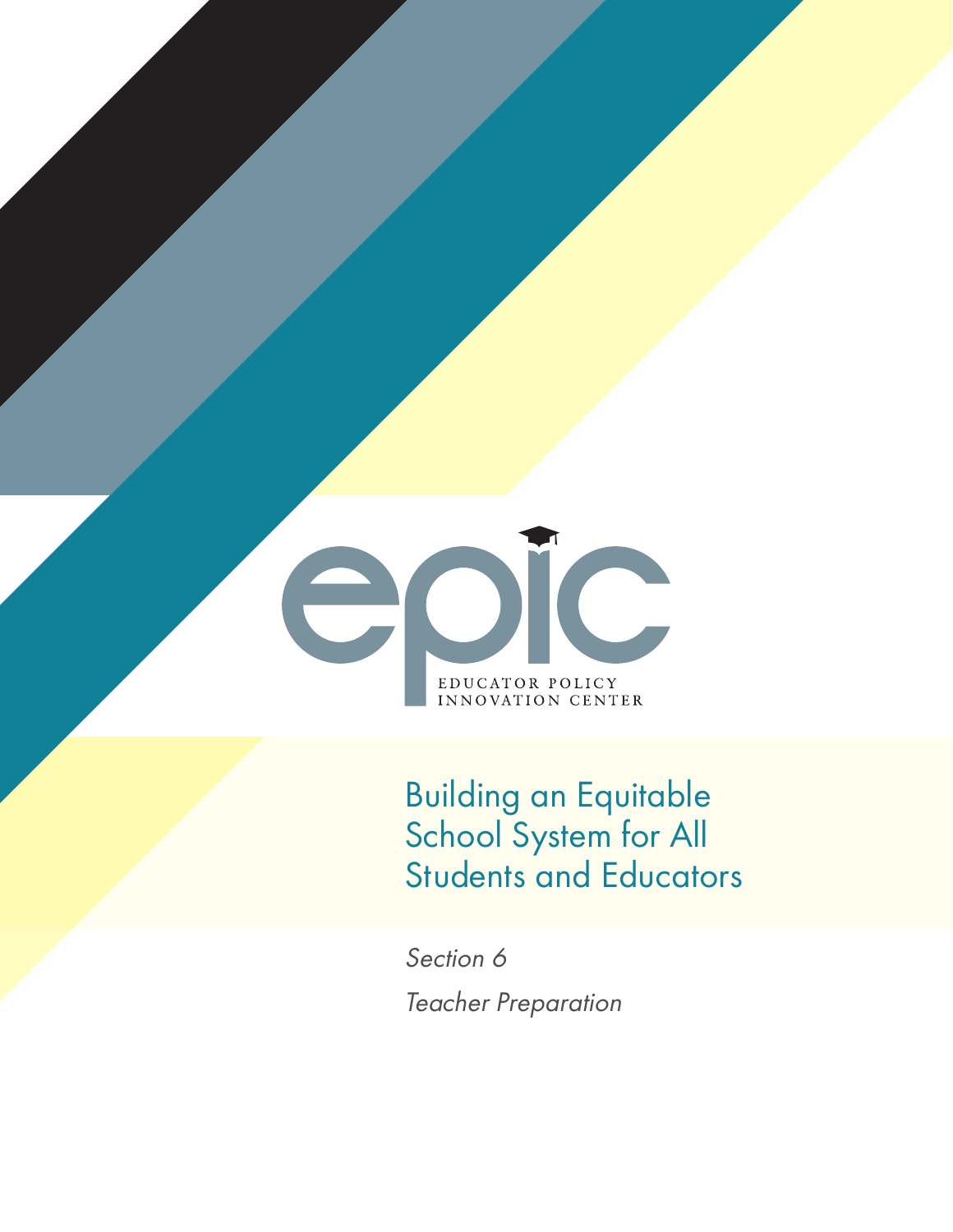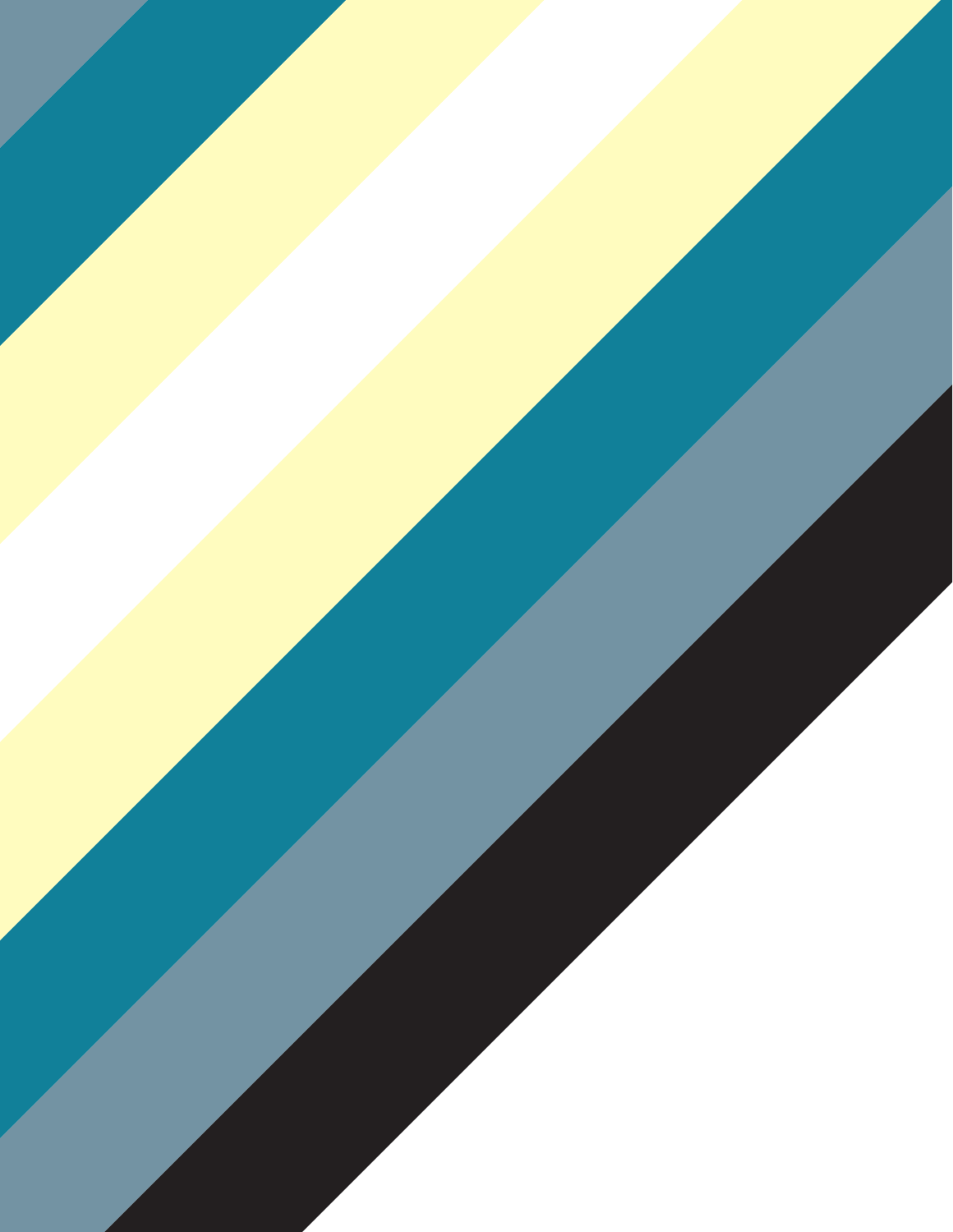# Table of contents

| Component #1: All Teaching Candidates Need Training in Content Knowledge                                                                                                                                                       |  |
|--------------------------------------------------------------------------------------------------------------------------------------------------------------------------------------------------------------------------------|--|
| Component #2: Training in Childhood Development, Including Social Emotional                                                                                                                                                    |  |
| Component #3 Training on Structural Racism, Cultural Responsiveness,<br>and Critical Thinking in Regard to the Myriad Ways in Which Our Schools                                                                                |  |
| Component #4: Training in Classroom Management, Student Behavior,                                                                                                                                                              |  |
| Component #5: Training in Robust and Multi-Faceted Assessment. 11                                                                                                                                                              |  |
|                                                                                                                                                                                                                                |  |
| Component #7: Training on The Legal and Pedagogical Connections Between<br>Special Education and General Education, Including Training on Why Students<br>of Color are Over-Identified as Needing Special Education Services13 |  |
| Component #8: Clinical Experience Tied to Theory and Built on Collaboration. 15                                                                                                                                                |  |
|                                                                                                                                                                                                                                |  |
|                                                                                                                                                                                                                                |  |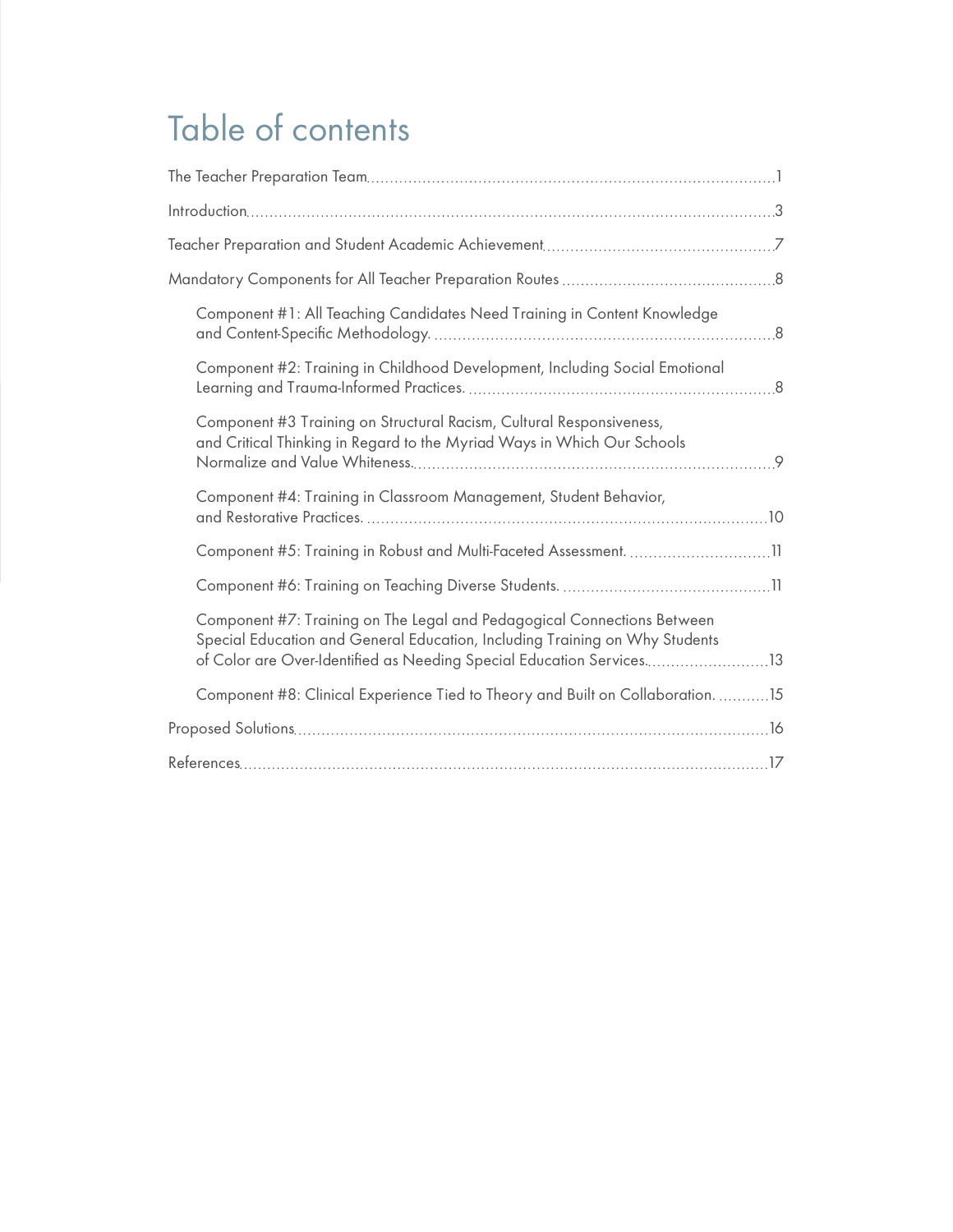### The Teacher Preparation Team

**Dennis Draughn** is a high school social studies teacher in Rosemount-Apple Valley-Eagan

Public Schools. He holds a B.A. from the University of Minnesota, Twin Cities in English and African American studies. Additionally, he has a M.A. in education from Augsburg University and is currently enrolled in an administration doctoral program in educational leadership at the University of St. Thomas. Dennis works for his school district as an assistant integration and equity coordinator, helping the district impliment equitable and culturally proficient teaching practices. Dennis is also a 2017 Humanities Center Veterans Voices award winner and is currently serving in the Minnesota Army National Guard. In his free time, he loves traveling, spending time with friends and family, and coaching softball.

**Angela Osuji** is a 7-12 licensed chemistry, physics, and physical science teacher in

Minneapolis Public Schools. She is a graduate of the University of Nigeria, Nsukka and St. Mary's University of Minnesota. She holds a Ph.D. in science education and K-12 administration licensure. She is a member of various professional organizations, including Education Minnesota, the Minnesota Science Teachers Association (MnSTA), the National Science Teachers Association (NSTA), the Association for Supervision and Curriculum

Development, (ASCD), Phi Delta Kappa, Global Minnesota, and the United Nations, USA (UN-USA). Currently, she is the chemistry discipline director on the board of MnSTA.

Outside of work, she volunteers with various nonprofits, including Habitat for Humanity, the Youth Mentoring Program for Children of African Descent, and the Igbo Women League of Minnesota. She enjoys travelling, cooking, and spending time with her family.

**Kelly Pylkas-Bock** is a 2nd grade teacher in the White Bear Lake Area schools. She holds

a B.S. degree in elementary education from the University of Wisconsin-River Falls, a M.Ed. with administrative licensure from Saint Mary's University, and an EdD from Hamline University. Her accomplishments include publishing a children's book, Reading Superheroes, and teaching overseas in Rio de Janeiro, Brazil. Kelly was recently selected to present a TEDx talk for Hamline University in the spring of 2019. She enjoys hiking, sledding, and watching

movies with her husband and fellow 2nd grade teacher, Joshua and sons, Zachary, Jackson, and Porter.

**Bruce Ramsdell** is a teacher on special assignment for the Winona Area Public Schools. He

has a B.S. from Winona State University in Vocal and Instrumental Music and an M.A. in Voice Performance from the University of Iowa. A high school choral director for 42 years, Bruce is currently the co-lead for the Bush Foundation Initiative at Winona State and serves on the governance and teacher effectiveness committees for NExT. He also teaches courses in early field experiences in education for undergraduates and multicultural education

studies for Winona State College of Education. Bruce was a finalist for the Minnesota





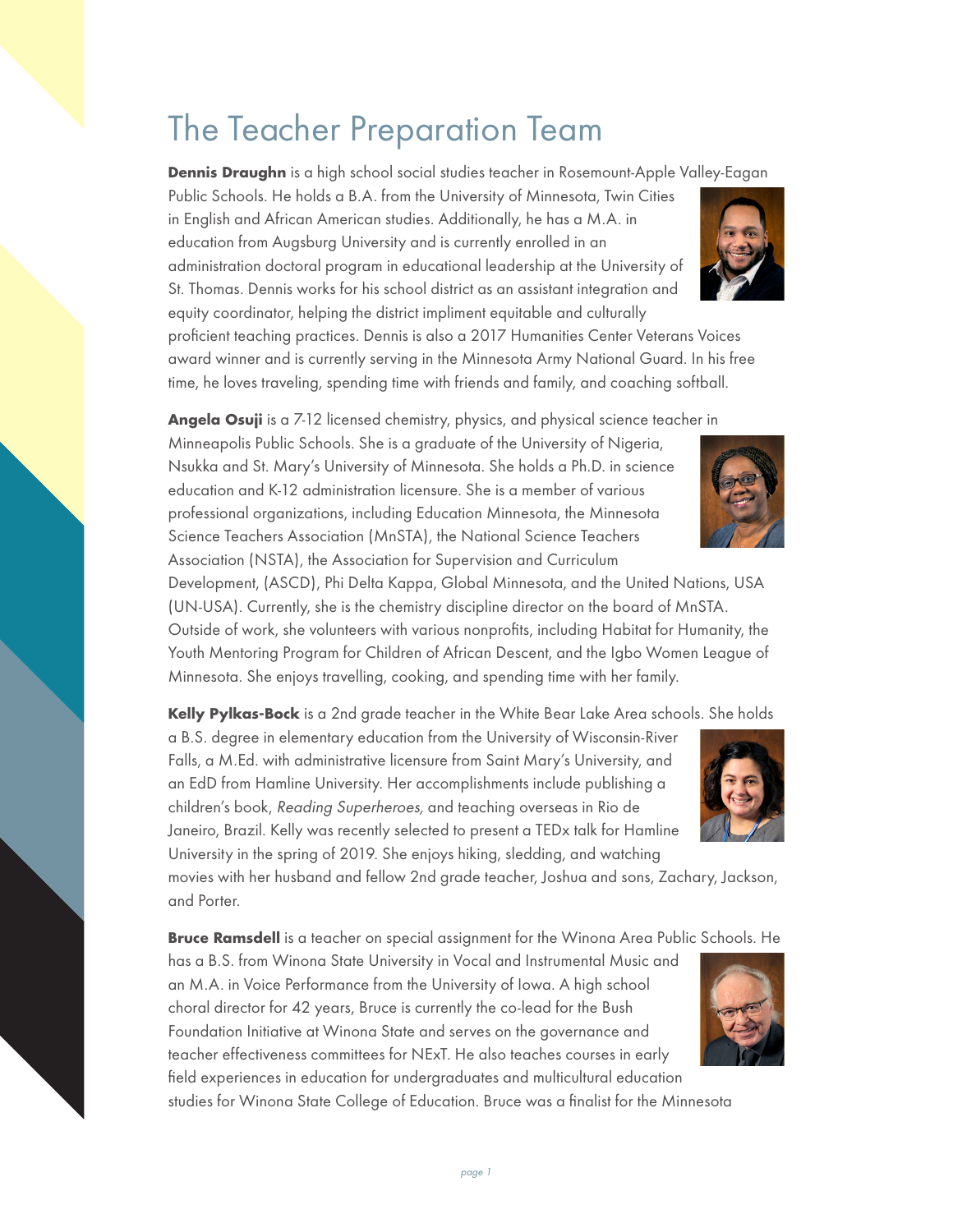Teacher of the Year in 1999 and is the past president of the Winona Education Association. He enjoys travel and research and dreams that someday he will have a weed-free garden.

**Sumair Sheikh** is currently a Career & College Readiness Specialist with the Duluth Public

Schools. He works with district and community stakeholders to collaboratively develop and coordinate programs helping all students better understand postsecondary options and have a plan to accomplish their goals. As an Education Minnesota Racial Equity Advocate, Sumair is committed to helping others better understand the significance of culture and the role it plays to enhance diversity, inclusion, and equity. Sumair holds a B.S in biology from

Michigan State University. He received his post-baccalaureate teacher certification through Eastern Michigan University, and obtained a MAPL from the University of Minnesota Duluth. Sumair spends his free time volunteering for local campaigns and boards, playing basketball and volleyball, listening to music with friends, playing board games, and exploring the north shore of Lake Superior and beyond.

**Darci Stanford** is an early childhood education faculty at South Central College. In 2015,

she was honored as the faculty of the year. She has completed all but her dissertation in early childhood education from Concordia University, Chicago. She holds an Ed.S. in Educational Leadership from Minnesota State University, Mankato and a M.S. in Family and Consumer Sciences from South Dakota State University. In addition to service at the college, Darci was elected to a 3-year term as a statewide vice president for the Minnesota State College

Faculty union and currently serves on the negotiations team. In her free time, Darci is a certified indoor cycling instructor and enjoys teaching cycling classes, hiking with her family, and attending her children's extracurricular events.

**Abby Kelley-Hands** is a special education coordinator for the Rum River Special Education

Cooperative, contracted to the Cambridge-Isanti School District. She holds a B.A. from Augsburg University in political science and an M.A. in education through Augsburg University. Her teaching license program for special education focused on culturally appropriate educational practices for American Indian students. She is a member of both the Minnesota Psychoanalytic Institute and Society and the Christian Association of

Psychologists, and is working on how to integrate analytic practices that promote selfreflection and relational healing for students identified with emotional and behavioral disorders. In her free time, Abby loves baseball, spending time with her daughter and husband in one of the many St. Paul parks near their home, and is a coffee connoisseur.





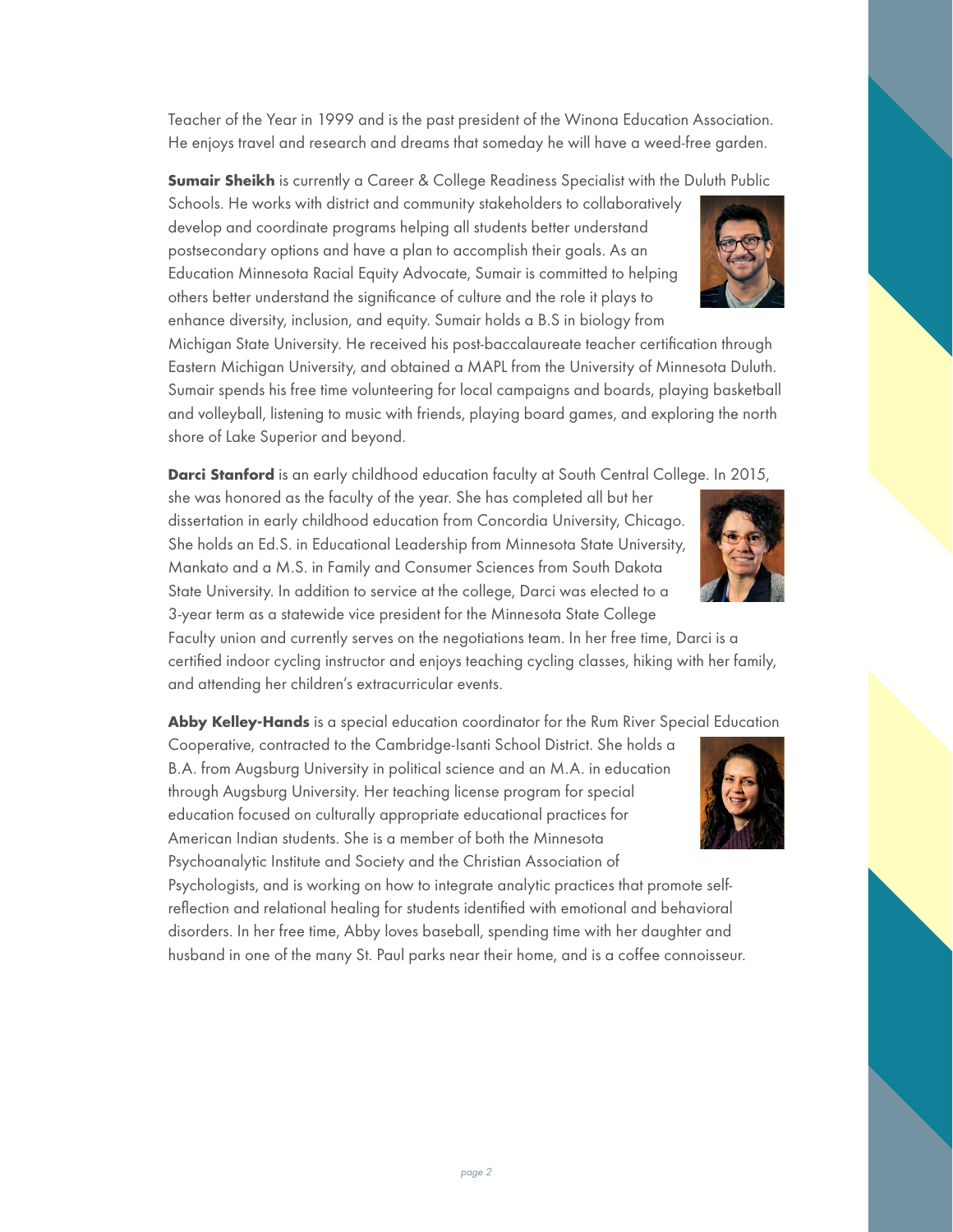### Introduction

Scholars and national stakeholders have long praised Minnesota for having both high professional standards for educators and high student achievement. At one time, Minnesota was committed to building and sustaining a professional, well-trained, and appropriately compensated teaching workforce to serve students. While those high standards correlated to high levels of overall student achievement, they did not serve to mitigate our achievement gap, which remains more than problematic; it is, in fact, devastating for thousands of children, their families, and the future of our communities.

**Minnesota has now shifted from being among the states with the most stringent requirements for teacher licensure to being among the states with the lowest standards for teacher licensure. This has dramatic implications for Minnesota's students, especially students of color.**

In 2017, Minnesota's state lawmakers made sweeping changes to our teacher licensure laws. Minnesota has now shifted from being among the states with the most stringent requirements for teacher licensure to being among the states with the lowest standards for teacher licensure. This has dramatic implications for Minnesota's students, especially students of color. Before these changes went into effect, it was our students of color, our special education students, and our students in high poverty districts who were most likely both to be taught by teachers teaching outside of their licensure area or without any license at all and to be in schools with the highest rates of teacher turnover. By creating a path to full, professional licensure without any teacher preparation at all, the Minnesota Legislature has all but guaranteed that the problem of inequity will become even more firmly entrenched.

**By creating a path to full, professional licensure without any teacher preparation at all, the Minnesota Legislature has all but guaranteed that the problem of inequity will become even more firmly entrenched.** 

All Minnesota public school students deserve to be taught by teachers who have had robust pedagogical and content-specific training. We will not solve problems of inequity and teacher attrition by lowering standards and avoiding the policies and structures that cause these problems. Minnesota should require teacher preparation for all of its licensed teachers, and we should require that all Minnesota-approved teacher preparation programs meet minimum benchmarks for best practices.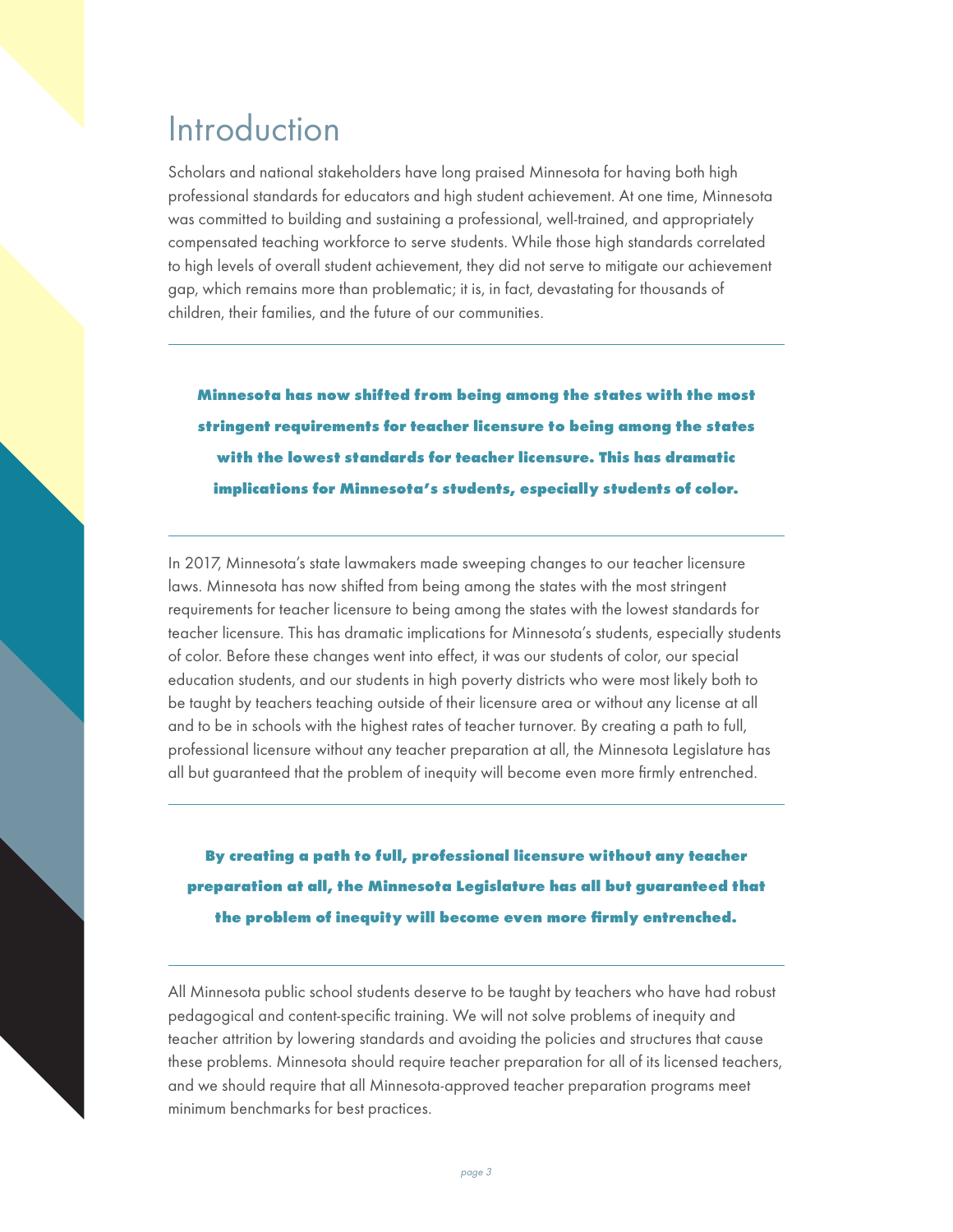Much of the conversation during hearings in the 2017 legislative session focused on the teacher shortage, and many lawmakers accepted without question the narrative that the only way to help districts hire when they have a hard time finding qualified applicants was to lower the requirements for teacher licensure. However, the narrative of the teacher shortage is largely a myth. It is true that districts have an increasingly difficult time finding fully prepared and licensed teachers when they post open positions. We have a critical and acute shortage of teachers of color. It is not true, however, that Minnesota has a teacher shortage overall. It is simply not true that the reason districts have a hard time finding fully prepared people to take teaching jobs is because it has become too hard to become a teacher in Minnesota. That myth was perpetuated at the Capitol with such regularity that too many adopted it as truth.

It takes roughly 63,000 licensed educators to fully staff Minnesota's public and charter schools. If we had a real teacher shortage, one might expect that we have fewer than 63,000 licensed teachers. But, in fact we have more than twice that number of already licensed teachers in the state right now. According to the most recent Teacher Supply and Demand Report, there are currently 133,945 people with active Minnesota teaching licenses (Wilder Research, 2019, p. 3). That number does not include people who only have a shortcall substitute license. Because Minnesota once issued something called a lifetime license, it is important to also pay attention to the age of those 133,945 license holders. If we subtract from that number everyone over the age of 60 and roughly 10,000 people for whom no birthdate data is available, we get to 91,500. That is, there are over 91,000 people under the age of 60 who have active Minnesota teaching licenses in at least one specific licensure field. It takes 63,000 to fully staff our schools.

**It is not a shortage of teachers that leads to districts being unable to find qualified applicants for jobs. We have more than enough licensed teachers already. But we do have a horrendous teacher attrition rate, a pattern that some are calling a mass exodus from the profession.**

It is not a shortage of teachers that leads to districts being unable to find qualified applicants for jobs. We have more than enough licensed teachers already. But we do have a horrendous teacher attrition rate, a pattern that some are calling a mass exodus from the profession. One out of every three teachers leaves the profession in the first five years. That is an attrition rate unlike any other like field. We do not have a teacher shortage, except for our very critical shortage of teachers of color. We have a shortage of teachers who are willing to stay in the profession, given what we have done to the profession.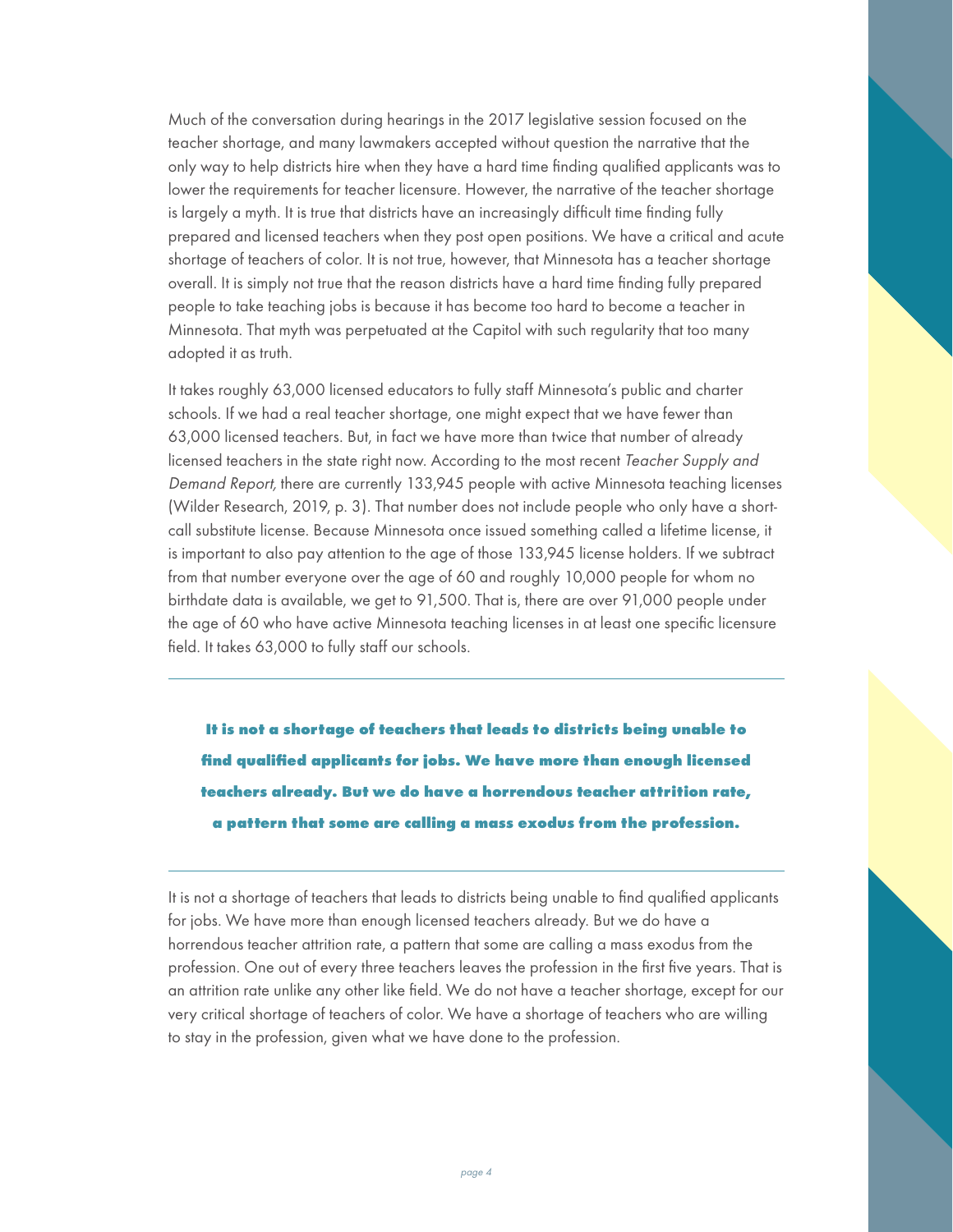Minnesota's shortage of teachers of color is one of the worst in the nation. Though our student population is made up of 33.5% students of color (identified as American Indian, Asian, Black, Hispanic, Hawaiian/Pacific Islander, and multiracial), only 4.3% of our teaching workforce is made up of teachers of color (Wilder Research in collaboration with the Professional Educator Licensing and Standards Board, 2019, p. 4). The percentage of students of color has been increasing steadily over time. The percentage of teachers of color has not. Further, teachers of color are leaving the profession at a rate 24% higher per year than their White counterparts (Ingersoll & May, 2016).

#### **Minnesota's shortage of teachers of color is one of the worst in the nation.**

Alternative routes to licensure that take massive shortcuts around the essential preparation all teachers need are not the answer. Structural racism has led to the achievement gap, and this 2017 statutory change gives teacher educators, lawmakers, and stakeholders a vital opportunity to begin the work of correcting the systemic inequities that pervade every aspect of Minnesota's civic and public life. Any new teaching preparation program in this state, Institute of Higher Education (IHE) based or non-IHE based, must train new teachers to be social justice educators committed to challenging systems of oppression and lifting up all students. Teacher preparation programs must be spaces dedicated to building equityminded, culturally conscious educators.

Ingersoll and May (2011) outlined three reasons often cited for why the mismatch between teachers of color and students of color is detrimental. These include: 1) Demographic parity. This argument holds that "minority teachers are important as role models for both minority and White students." 2) Cultural synchronicity. This argument "holds that minority students benefit from being taught by minority teachers because minority teachers are more likely to have 'insider knowledge' due to similar life experiences and cultural backgrounds." 3) Candidates of color. "This argument holds that candidates of color are more likely than non-minority candidates to seek employment in schools serving predominantly minority student populations, often in low-income, urban school districts," which are the schools that suffer disproportionately from teacher shortages (Ingersoll & May, 2011, p. 11). Achinstein et al. (2010) cited the increasingly large body of research showing that teachers of color "can produce more favorable academic results on standardized test scores, attendance, retention, advanced-level course enrollment, and college-going rates for students of color than White colleagues" (Achinstein et al., 2010, p. 7). Many other scholars "contend that this demographic gap creates a teaching-learning disconnect that contributes to the toooften dismal academic performance, high dropout rates, and low graduation rates of diverse urban students" (Waddell & Ukpokodu, 2012, p. 16).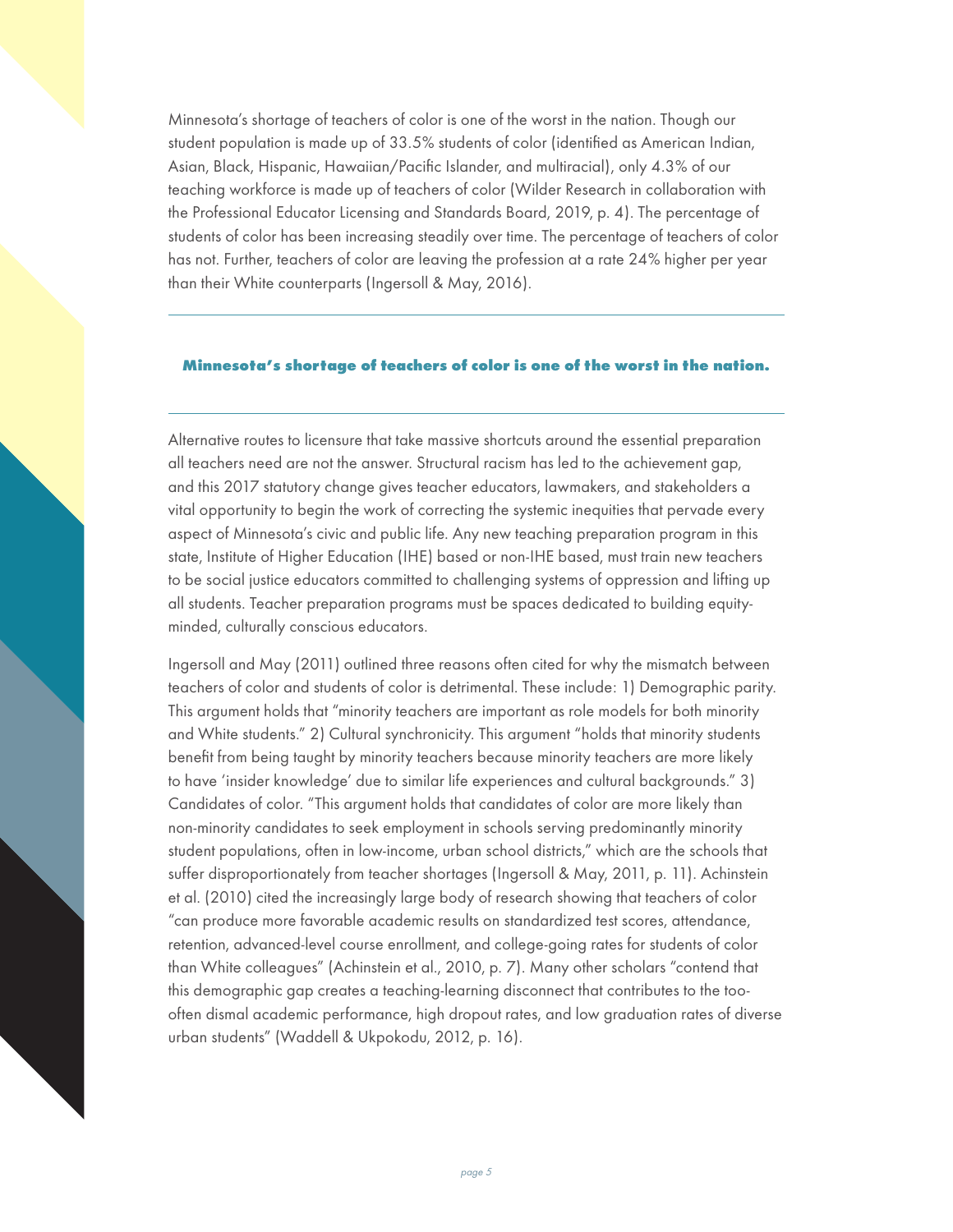Burciaga and Kohli (2018), explained further what teachers of color bring to students. They bring "knowledge and skills cultivated by communities of color to resist and survive racism" (Burciaga & Kohli, 2018, p. 6). Minnesota needs to get serious about increasing the numbers of teachers of color in our teaching workforce, which will mean looking honestly at the structural racism inherent in our current school systems, and it needs to get serious about the teacher attrition problem overall, which is wreaking havoc on our districts and leaving too many students without teachers trained to meet their educational needs.

With that, we argue that all future teachers in Minnesota, the candidates from both traditional IHEs and those from alternative pathways, must receive quality training in:

- 1. content knowledge and content-specific methodology;
- 2. childhood development, including social-emotional learning and trauma-informed practices;
- 3. structural racism, cultural responsiveness, and critical thinking in regard to the myriad ways in which our schools normalize and value whiteness;
- 4. classroom management, student behavior, and restorative practices;
- 5. the multi-faceted levels of assessment that can determine student success;
- 6. working with diverse students;
- 7. the legal and pedagogical connections between special education and general education, including training on why students of color are over-identified as needing special education services;
- 8. actual instructional practice by having multiple, rigorous, and diverse clinical experiences;

History and research has shown that eliminating teacher preparation and certification requirements exacerbate, rather than eradicate, inequities.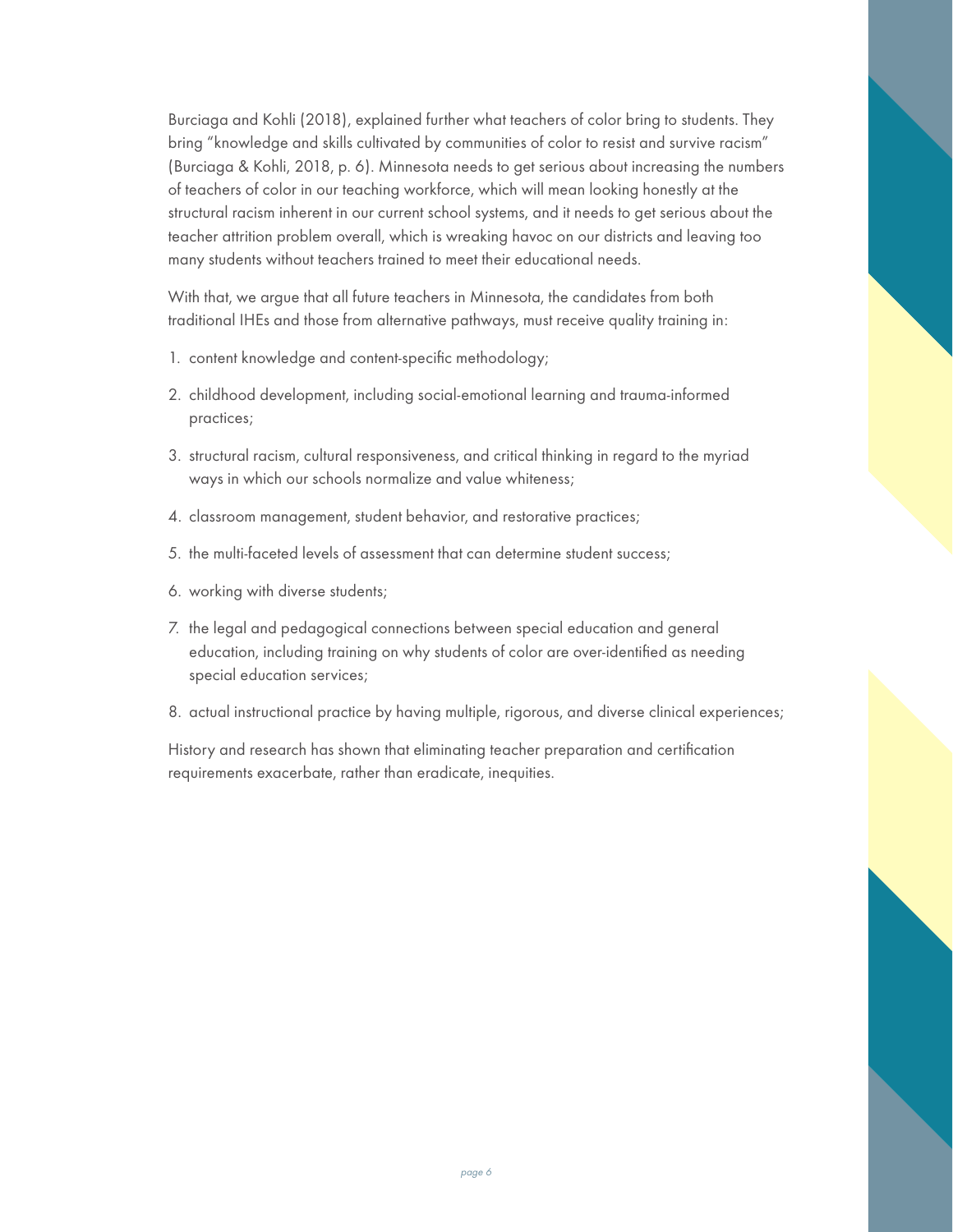### Teacher Preparation and Student Academic Achievement

Yes, teacher preparation matters. Educators with proper training have better success in the classroom and produce higher achieving students as measured by academic assessments.

#### **Research has shown for decades that teacher effectiveness has a strong effect on student outcomes.**

Research has shown for decades that teacher effectiveness has a strong effect on student outcomes. Several peer-reviewed, academic scholars have confirmed that teacher effectiveness is one of the most important factors that improve student academic achievement (Sanders & Rivers, 1996; Wright, Horn, & Sanders, 1997; Jordan, Mendro, & Weersinghe, 1997; Darling-Hammond L. , Teacher quality and student achievement: A review of state policy evidence, 2000). A properly trained teacher is more likely to improve academic achievement in his or her students.

**Education researchers have also built a strong body of evidence to show that a lack of teacher preparation leads to negative outcomes for students. Unfortunately, improperly trained teachers usually end up working in schools that serve the most vulnerable students.**

In addition, education researchers have also built a strong body of evidence to show that a lack of teacher preparation leads to negative outcomes for students. Unfortunately, improperly trained teachers usually end up working in schools that serve the most vulnerable students (Sanders & Rivers, 1996; Darling-Hammond L. , Teacher quality and student achievement: A review of state policy evidence, 2000). Ashton (1996) has argued that states' efforts to reduce teacher certification requirements "no doubt contribute to students' academic failure" (p. 21). She has also stressed, "That these policies exacerbate inequities in the quality of education offered to low-income children in comparison to children from more economically advantaged homes. Teachers without regular certification are more often assigned to teach in schools with predominantly low-income children and children of color than are regularly certified teachers" (Ashton, 1996, pp. 2-3).

Teacher preparation matters. The best education systems in the world also have a strong, public commitment to building and sustaining a professional teaching workforce.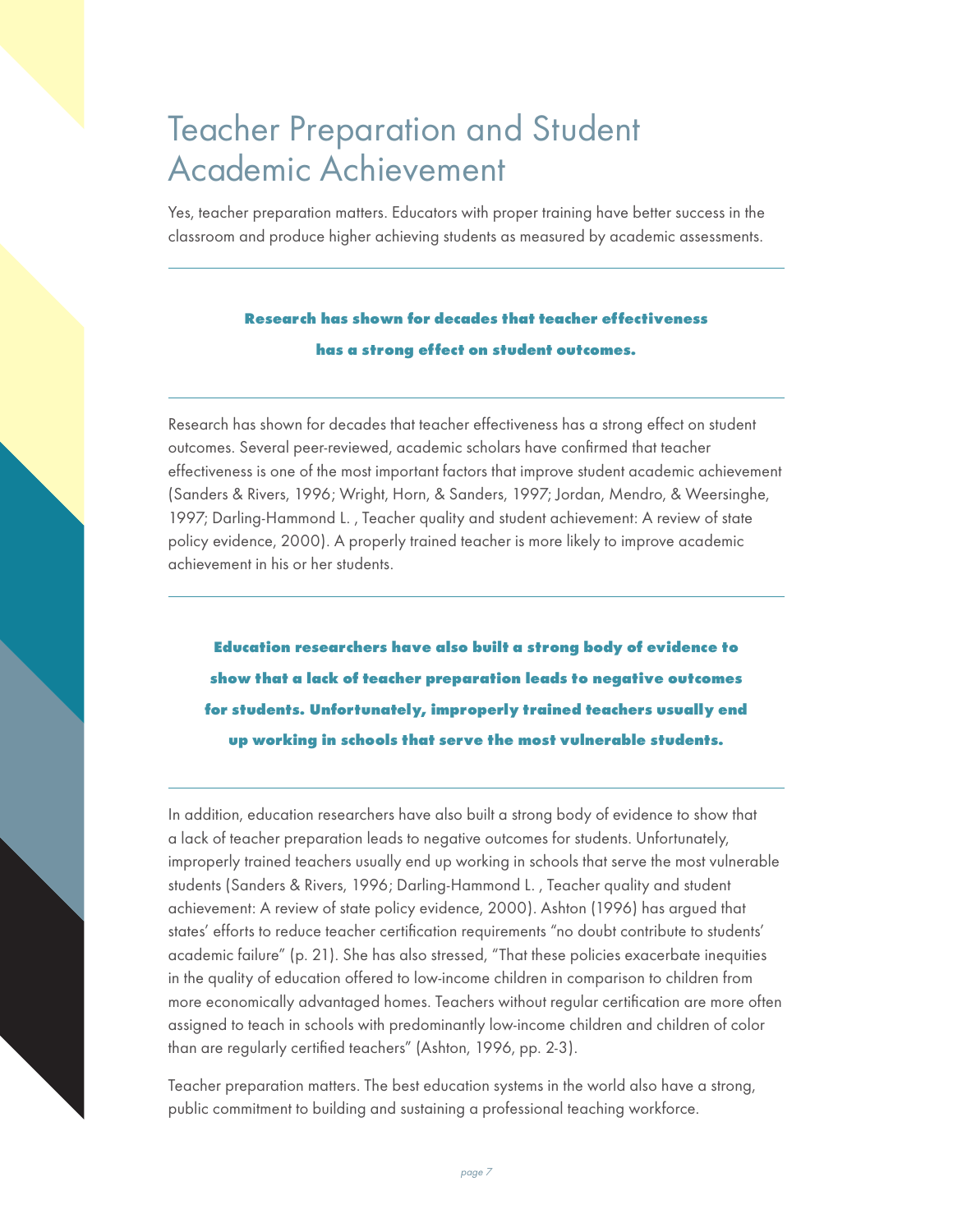### Mandatory Components for All Teacher Preparation Routes

Teaching candidates in Minnesota will now have the option to attend a traditional IHE based preparation program, or they can follow the alternative paths that will enter the marketplace. Some of these alternative pathways will be incomplete and cause more harm. Others will be better avenues for non-traditional and second career teaching candidates. However, we stress that all teaching preparation programs in this state, both the current programs tied to IHEs and the new alternative pathways, must embrace a critical race, equity lens and prepare future teachers for the demands of the profession. At minimum, there are seven core components, all rooted in an equity lens, that must be present in any successful teaching preparation program.

**Content and content-specific pedagogy are interrelated and highly complex and they are critical components of teacher preparation. Teachers must know both subject matter and how to deliver that content knowledge to students.**

#### COMPONENT #1: ALL TEACHING CANDIDATES NEED TRAINING IN CONTENT KNOWLEDGE AND CONTENT-SPECIFIC METHODOLOGY.

We concur with Grossman, Schoenfeld, and Lee (2005), who echoed the findings of multiple researchers when they asserted that "at a minimum, prospective teachers need a solid foundation in the subject matters they plan to teach and the requisite disciplinary tools to continue learning within the subject matter throughout their careers" (p. 206). Content and content-specific pedagogy are interrelated and highly complex and they are critical components of teacher preparation. Teachers must know both subject matter and how to deliver that content knowledge to students.

### COMPONENT #2: TRAINING IN CHILDHOOD DEVELOPMENT, INCLUDING SOCIAL EMOTIONAL LEARNING AND TRAUMA-INFORMED PRACTICES.

An understanding of childhood development and childhood psychology are profoundly important tools for teachers. Researchers continue to learn about childhood development. Future educators must know the current research on childhood development, and they must be able to continue building on this knowledge. Understanding a variety of theoretical approaches to development, social emotional learning, and trauma-informed practice are vital elements of teacher knowledge and skill sets.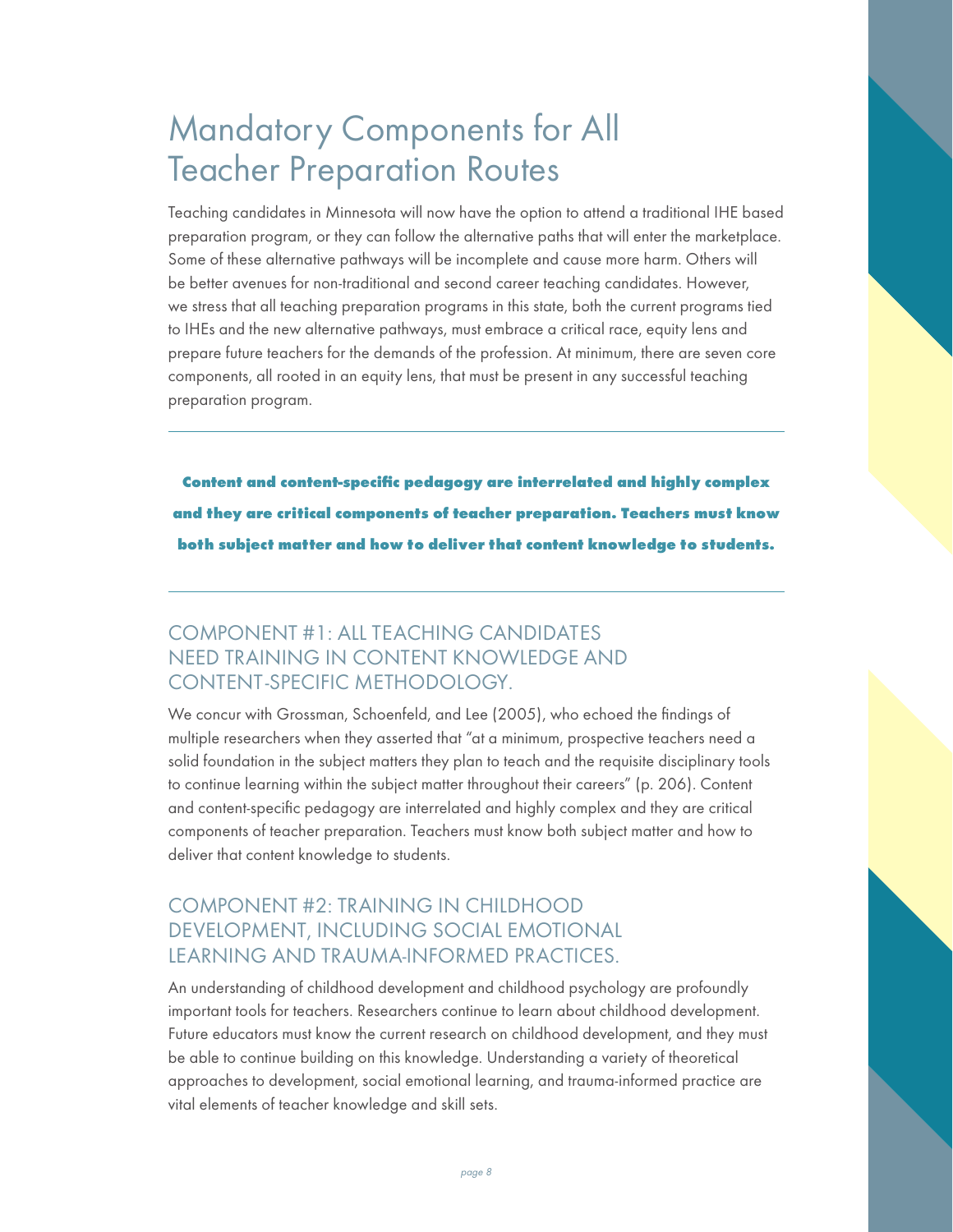Child and adolescent development "is the most solid and substantial basis upon which to build curricular, assessment, and teaching skills . . . with child development as a common core of training" (Elkind, 1998, p. 186). Preparation programs must help future teachers develop understandings of brain development and student growth (Daniels & Shumow, 2002, p. 516).

> **People of color interested in teaching are more likely than their White counterparts to identify social justice as a driving factor for their desire to teach.**

#### COMPONENT #3 TRAINING ON STRUCTURAL RACISM, CULTURAL RESPONSIVENESS, AND CRITICAL THINKING IN REGARD TO THE MYRIAD WAYS IN WHICH OUR SCHOOLS NORMALIZE AND VALUE WHITENESS.

If we hope to move the needle on the number of teachers of color in Minnesota, both at the stage of recruitment and at the critical stage of retention, we have to acknowledge why they are not flocking to the profession already. And there is no shortage of data or research on this topic. People of color interested in teaching are more likely than their White counterparts to identify social justice as a driving factor for their desire to teach. And time and again, when teachers of color leave the profession, they cite an inability to change the structures that so disadvantage children of color. Burciaga and Kohli (2018) explained the complexity of inequity in our schools:

Research has demonstrated time and again that educational outcomes are intimately tied to structurally driven opportunities to learn (Boykin & Noguera, 2011; Oakes, 2005). For students of color, these opportunities are endemically inequitable. That is, students of color are more likely to be placed in schools that have fewer curricular resources (Burciaga, Perez Huber, & Solorzano, 2010), larger class sizes, and high teacher and administrative turnover (Orfield & Lee, 2005). Racial bias in teacher preparation and in schools also manifests itself by centering whiteness in a myriad of ways (Sleeter, 2017), including textbooks that privilege Eurocentric perspectives (Calderon, 2014), standardized tests that are 'normed to white, upper middle class performance' (Guinier, 2015, p. 20), pedagogies that negatively impact students' academic performance (Jacoby-Senghor, Sinclair, & Shelton, 2016), and punishments that feed the school-toprison pipeline (Simmons, 2016). […]. Even desegregation efforts prioritized whiteness moving Black children to White schools and firing thousands of Black teachers. With such drastic neglect of the socio-historical factors that perpetuate inequitable educational conditions, and the normalization and mainstream nature of whiteness in schools—what Urrieta (Urrieta, 2010) calls 'whitestream'—it is no wonder we tend to prepare and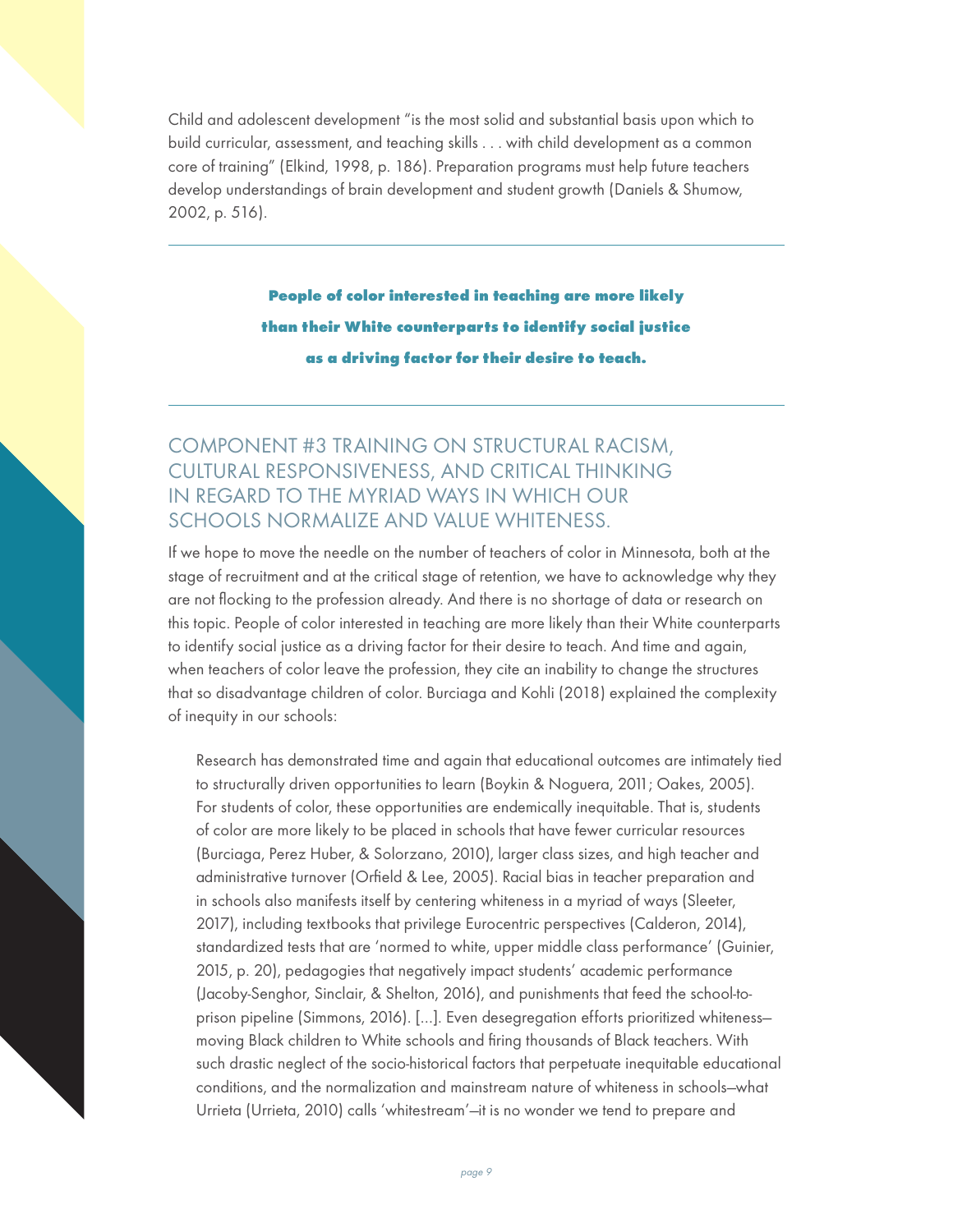support teachers based on White middle class notions of teaching and learning (Walker, 2009). (Burciaga & Kohli, 2018, p. 6).

Graduates of teacher preparation programs should know these dynamics, should be able to identify them in a school setting, and should be given strategies to be change agents throughout their careers.

### COMPONENT #4: TRAINING IN CLASSROOM MANAGEMENT, STUDENT BEHAVIOR, AND RESTORATIVE PRACTICES.

One of the most fundamental tools any teacher needs from the first day is a solid background in classroom management and a deep understanding of student behavior and restorative practices. This area of training has a wildly disparate history in traditional teacher preparation programs. Alternative pathways to teacher preparation often ignored this topic. This is problematic for the students of Minnesota. A teacher with strong classroom management skills is more likely to be effective in classrooms.

**One of the most fundamental tools any teacher needs from the first day is a solid background in classroom management and a deep understanding of student behavior and restorative practices.**

In addition, Losen (2011), with the National Education Policy Center, has shown that there is clear racial inequity in the use of school suspensions and punitive interventions. Scholars now speak of "a growing racial discipline gap" for students of color (Losen, 2011, p. 5). There are ways to end this inequity, but it starts by training all future teachers in the best practices connected to classroom management, student behavior, and restorative practices.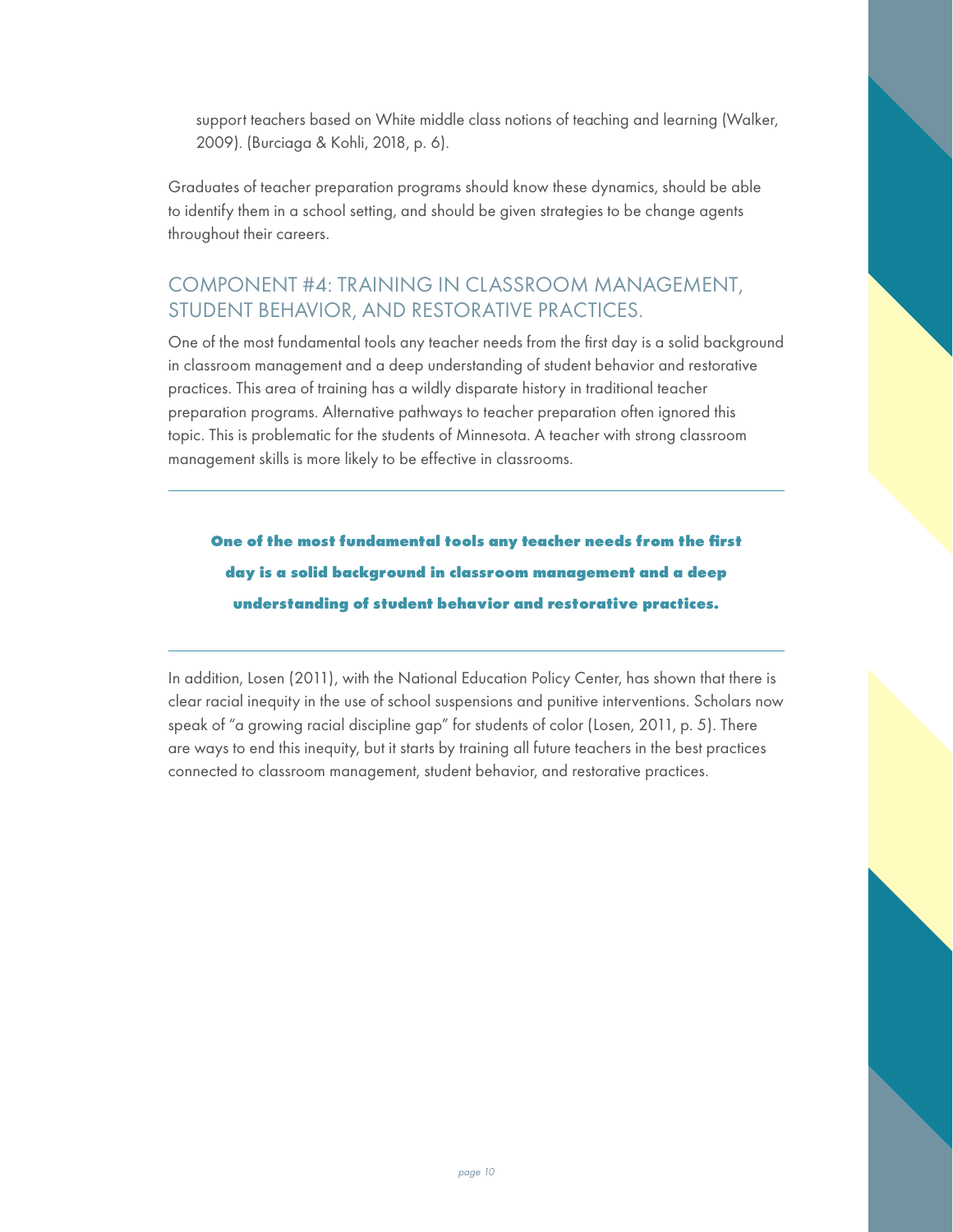**All future teachers need to be prepared to use and understand student assessment data because this information is used for a variety of professional evaluation purposes.**

#### COMPONENT #5: TRAINING IN ROBUST AND MULTI-FACETED ASSESSMENT.

All future teachers need to be prepared to use and understand student assessment data because this information is used for a variety of professional evaluation purposes. All training programs must help new teachers understand (1) formative and summative assessment used to both improve learning and determine grades or establish final scores (Shephard, et al., 2005, p. 297) and (2) prior knowledge assessments used to determine a student's knowledge of a subject.

In addition, teachers need to understand the harm that assessments can cause to students and student learning. Students can be internally motivated, seeking to master content. Students can also be externally motivated, seeking rewards. These two types of motivation can be very much at odds. The recent federal focus on high-stakes standardized tests have ushered in complaints about teachers "teaching to the tests," which is another way of saying that policy has lead us away from providing students with an environment that helps develop and nurture internal motivation to master content.

#### COMPONENT #6: TRAINING ON TEACHING DIVERSE STUDENTS.

The racial and ethnic diversity of children and families has increased in almost all states, including Minnesota. The vast majority of teachers across the country, however, are mostly White and middle class (United States Department of Education, 2016, p. 6). In addition to racial and socioeconomic diversity, families across the country are becoming more diverse in a wide variety of other ways. The number of students who are learning English as a second language has grown dramatically, as has the diversity in the range of academic abilities within classrooms (Banks, et al., 2005, p. 232).

There is "a national awareness about the disparity in academic achievement between students of color and White students (Burciaga & Kohli, 2018, p. 6). However, these disparities are often reasoned as inherent deficiencies and presented as immutable facts (Valencia, 2002).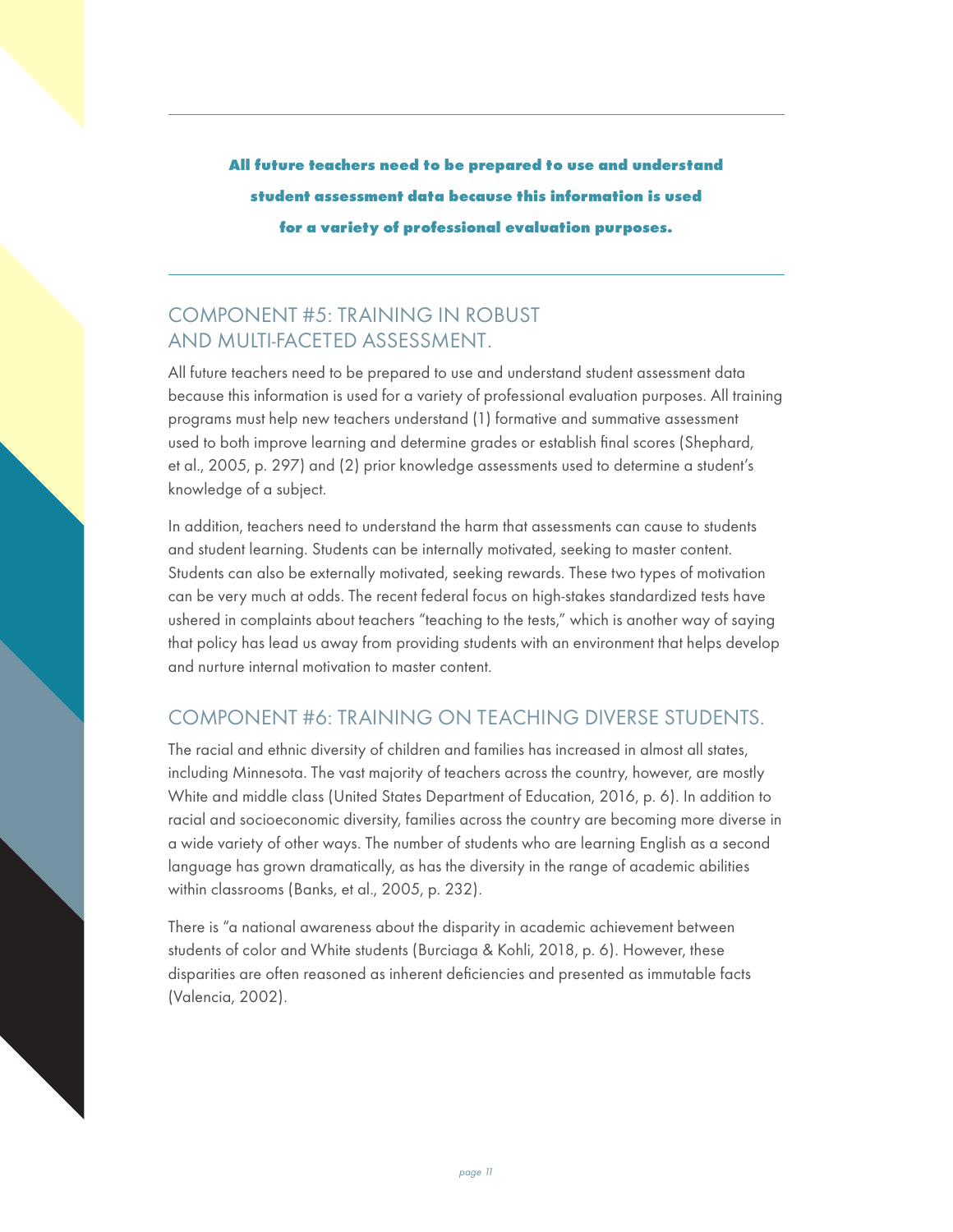Cultural differences between teachers and students have enormous and far-reaching implications for teaching and learning. A lack of understanding of students' cultural context can result in a misinterpretation of student behavior, leading to measurably higher rates of special education referrals and higher rates of inappropriate and unhelpful disciplinary interventions (Brown, Vesley, & Dallman, 2016). This happens because there is a dominant narrative which tells us that communities of color carry "inadequacies (e.g., lack motivation, value for education) that are attributed to race, poverty, culture, or inadequate socialization from home" (Burciaga & Kohli, 2018, p. 6). In fact, a study by Sleeter (2017) found that teachers were more likely to cite student and family deficiencies instead of reflecting upon their own deficit-oriented beliefs about students of color (Sleeter, 2017).

**A lack of understanding of students' cultural context can result in a misinterpretation of student behavior, leading to measurably higher rates of special education referrals and higher rates of inappropriate and unhelpful disciplinary interventions.**

With an "'it's not me, it's the students'' mindset, teachers absolve themselves of their responsibilities as educators. As such, our schools mirror society by operating as color-blind meritocracies in which cultural differences can be read as deviance from whitestream norms and values" (Burciaga & Kohli, 2018, p. 6).

It is imperative that all teacher candidates must begin what needs to be an ongoing, careerlong process of developing cultural competency before they begin their work as teachers (Brown, Vesley, & Dallman, 2016, p. 76). Culturally responsive teaching goes far beyond curriculum and methodology. As Banks et al. (2005) have explained, "Teachers need to be aware of…family and community values, norms, and experiences, so that they can help to mediate the 'boundary crossing' that many students must manage between home and schools" (p. 233).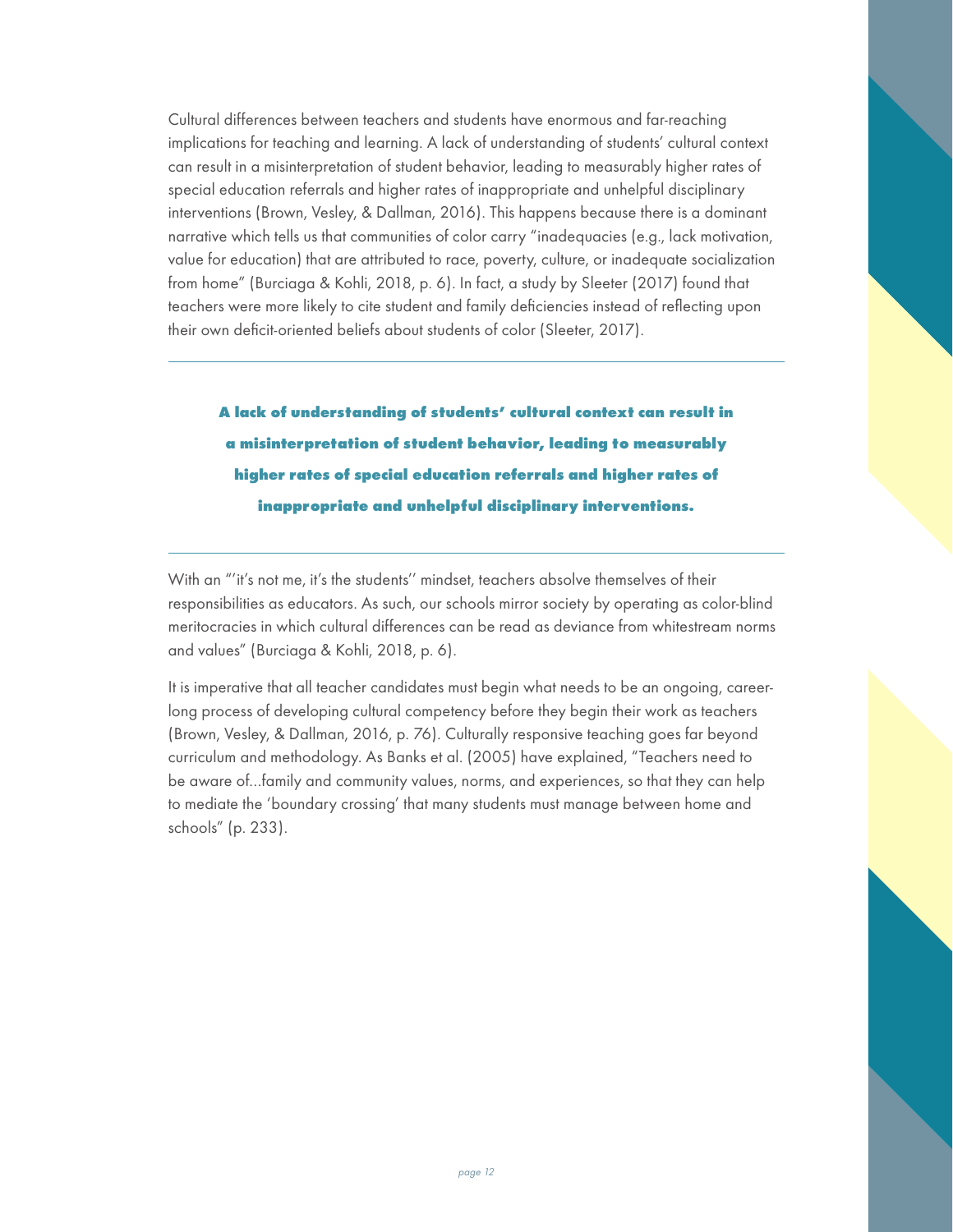New Minnesota statute requires that licensed teachers complete training in cultural competency for every stage of licensure renewal. The Professional Educator Licensing and Standards Board (PELSB) has adopted rules that define that training as one that, at a minimum,

promotes self-reflection and discussion including but not limited to all of the following topics: racial, cultural, and socioeconomic groups; American Indian and Alaskan native students; religion; systemic racism; gender identity, including transgender students; sexual orientation; language diversity; and individuals with disabilities and mental health concerns. Training programs must be designed to deepen teachers' understanding of their own frames of reference, the potential bias in these frames, and their impact on expectations for and relationships with students, students' families, and the school communities. (Professional Educator Licensing and Standards Board, 2019)

Clearly, there is an expectation by the state that teachers be involved in deepening their awareness of cultural issues, their own biases, and how those biases affect their interactions with students throughout their careers. Such training should begin in teacher preparation programs. Preservice teachers need robust training about diverse students in order to begin this critical work.

### COMPONENT #7: TRAINING ON THE LEGAL AND PEDAGOGICAL CONNECTIONS BETWEEN SPECIAL EDUCATION AND GENERAL EDUCATION, INCLUDING TRAINING ON WHY STUDENTS OF COLOR ARE OVER-IDENTIFIED AS NEEDING SPECIAL EDUCATION SERVICES.

All preservice teachers need better training in the area of special education. Darling-Hammond, Wei, and Johnson (2009) studied graduates of traditional teacher preparation programs and found that only "60-70%...felt well prepared to meet the needs of special education students and students with limited English proficiency" (p. 630). Traditional preparation programs tied to IHEs struggle to prepare new teachers for the challenges of working with special education students. We worry that accelerated alternative pathway programs will fail at even greater rates when it comes to preparing future teachers to work with special education students.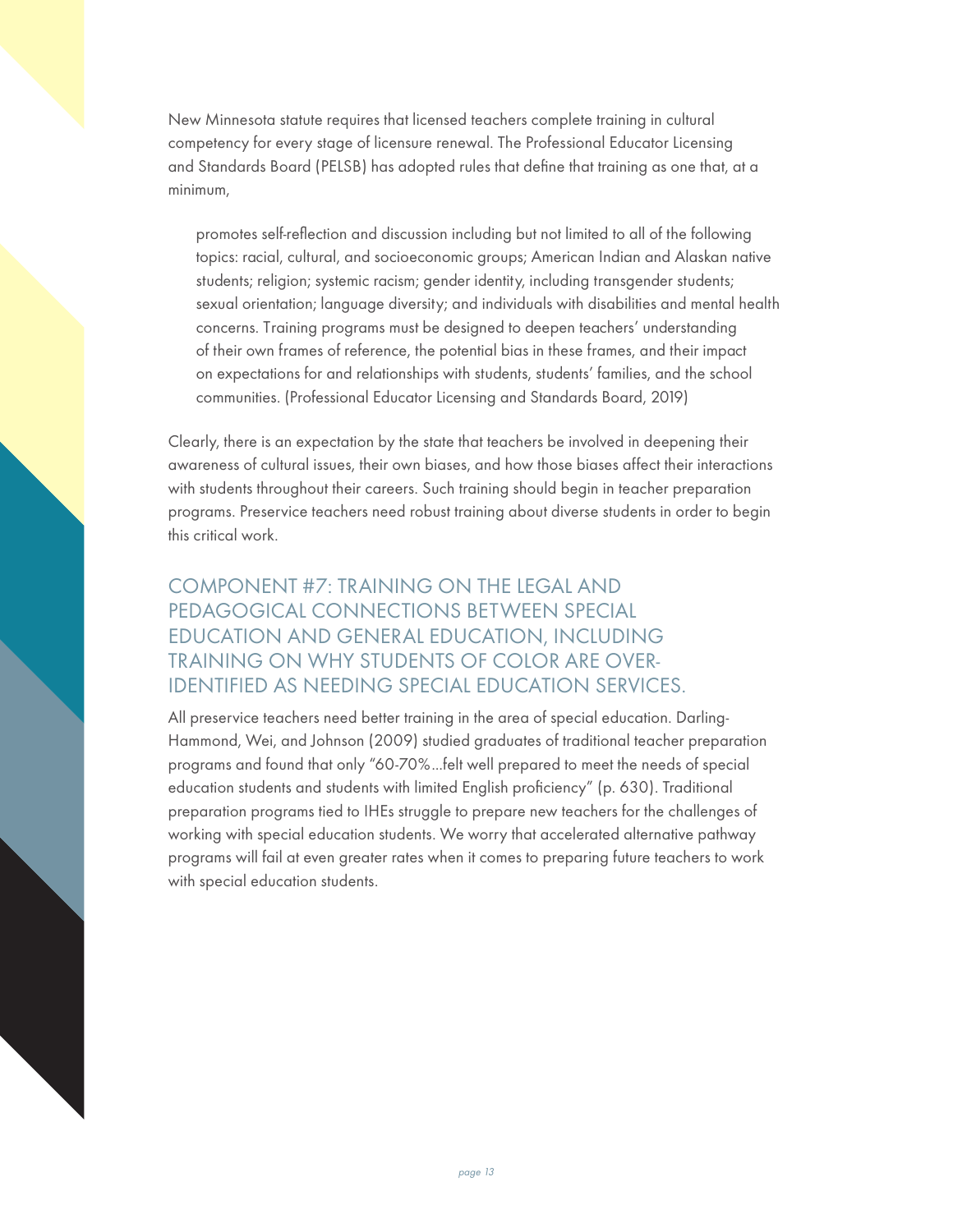**New teachers need training in (1) accommodations and modifications, (2) the legal requirements of an individual education plan, and (3) the connections between socioemotional learning and disability categories.**

We echo the work of scholars like Miller (1991) who have long championed the important fact that "special education and regular education should not be two separate systems, but should be integrated to provide the best possible services for the benefit of all children" (pp. 19-20). New teachers need training in (1) accommodations and modifications, (2) the legal requirements of an individual education plan, and (3) the connections between socioemotional learning and disability categories. Preservice teachers need training in these areas; they do not need to learn "on the job" while working with Minnesota's special education students.

> **Preservice teacher training should include a critical look at the problem of the over-identification of students of color as needing special education services in exclusive settings.**

Further, preservice teacher training should include a critical look at the problem of the overidentification of students of color as needing special education services in exclusive settings. The federal mandate that students be taught in the least restrictive environment depends on trained educators who know developmental, cultural, and trauma-informed norms for the populations they are serving. The lack of teacher preparation coursework in existing programs is correlated to the over-identification of students for exclusive special education settings. Attempting to solve the problem of the "shortage" of special education teachers by requiring even less preparation—in fact, by requiring none—is the antithesis of a logical approach to this problem. Address the needs of teachers so that there is no longer a critical shortage of special education teachers, but maintain high standards for the educators doing that work.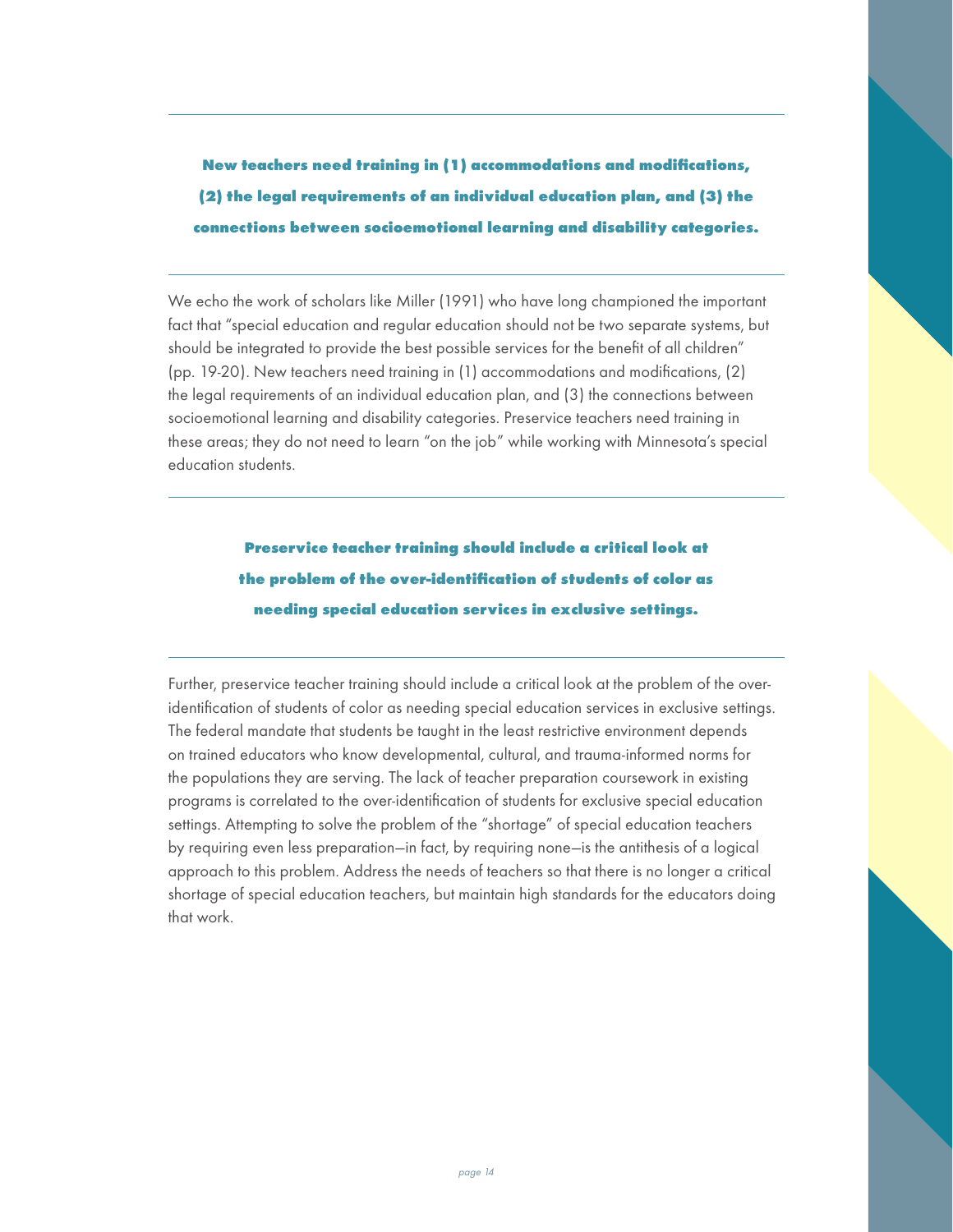### COMPONENT #8: CLINICAL EXPERIENCE TIED TO THEORY AND BUILT ON COLLABORATION.

The clinical experience for preservice teachers is so critical that it needs to be both intensive and extensive. Multiple clinical settings can give preservice teachers a much more diverse set of tools and experiences, and a substantial commitment of time is critical if we aim to create the collaborative relationships necessary for growth and learning. Banks (2014) calls for field experiences that "allow teacher candidates to apply their pedagogical content knowledge in a variety of settings" (p. 62). In Darling-Hammond's (2006) study of seven teacher preparation programs that are outperforming most others, one of the common characteristics was not just that the clinical experiences were carefully integrated with the curriculum, but it was also that the clinical experience itself was extensive—30 weeks or longer.

> **Given the fact that 96% of Minnesota's teachers are White, and that well over 30% of Minnesota students are students of color, it is imperative that teacher candidates' clinical experiences include time in schools with diverse students.**

Given the fact that 96% of Minnesota's teachers are White, and that well over 30% of Minnesota students are students of color, it is imperative that teacher candidates' clinical experiences include time in schools with diverse students. Some teacher preparation programs, such as those at Winona State University, already hold methods classes in actual K-12 buildings. This is a great start, and we hope to see more programs follow their lead. But Minnesota also needs to get serious about helping teacher preparation programs and K-12 schools develop better partnerships so that teacher candidates can have student teaching experiences at a variety of schools serving a variety of student and family demographics.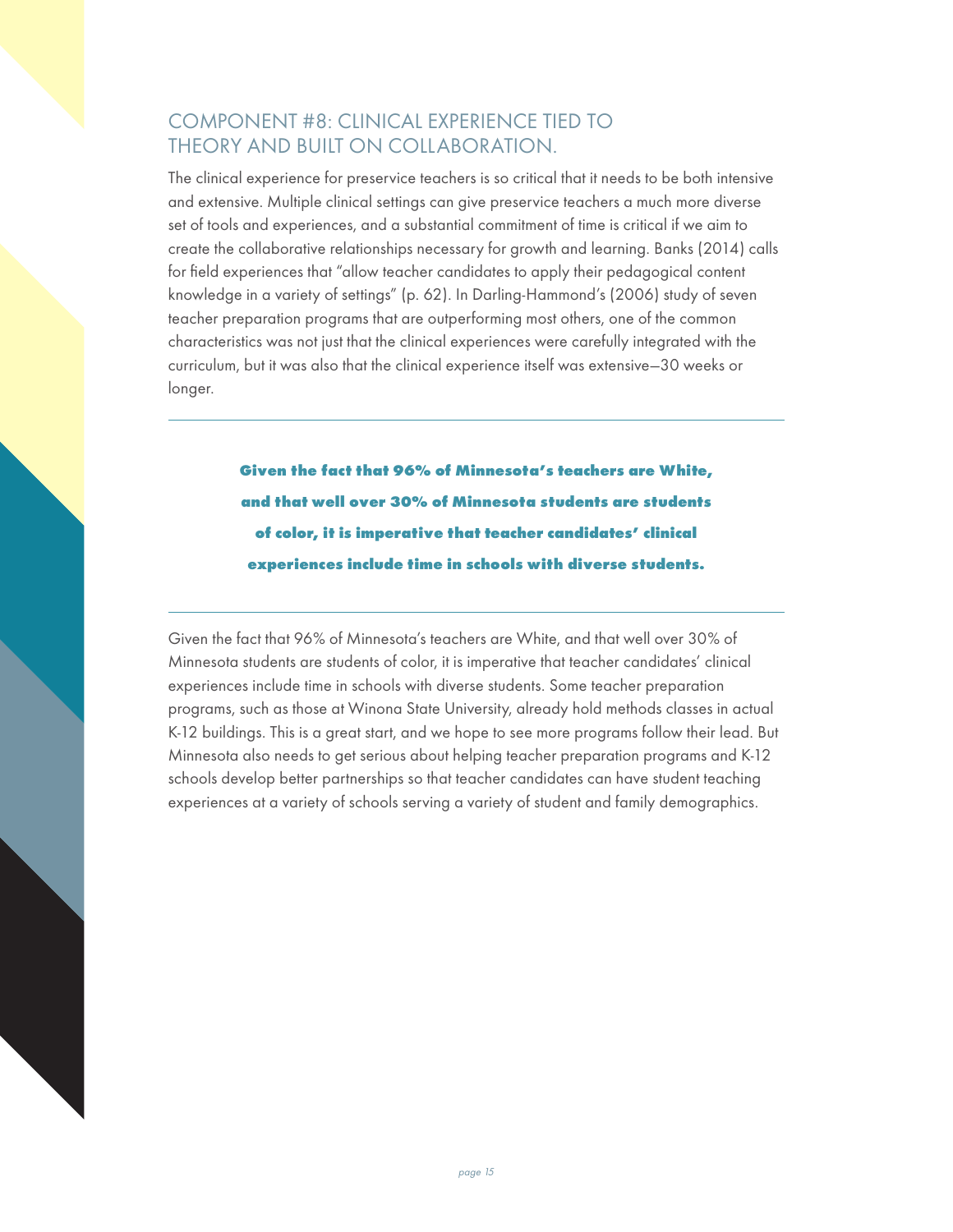## Proposed Solutions

Minnesota needs to seize this opportunity and protect future students. This will require:

- Closing the loophole in Minnesota's tiered licensure system that allows a candidate to attain a Tier 3 license without having completed teacher preparation.
- •Providing financial support and other resources to Tier 1 and Tier 2 teachers to move through teacher preparation programs.
- •Investing resources in higher quality and collaborative relationships between teacher preparation programs and school districts, so that teacher preparation programs can be better integrated in K-12 schools and so that student teachers placements reflect rich and diverse experiences.
- •Fully funding public institutions of higher education in the form of subsidizing free/ affordable college education, tuition tax relief, and education debt relief.
- •Increasing teacher salaries to incentivize long-term commitments to our most diverse and impoverished schools.
- •Building more grow-your-own programs, such as the University of Minnesota's MNGOT program, that provide education support professionals quality pathways to become licensed teachers. New programs should include viable paths to licensure for ESPs who do not yet have bachelor's level degrees. Our own Minnesota State is perfectly situated to develop these programs in partnership with K-12 districts.
- •Supporting research about how Minnesota teacher preparation programs can achieve better results for a diverse demographic of teacher candidates.
- •Expanding the Minnesota Teacher Loan Repayment Program by providing adequate funding and broadening eligibility requirements to include school counselors, school nurses, school social workers, school psychologists, speech language pathologists, school-based occupational therapists, and other support personnel.

**Our children deserve more than cheap-and-easy proposals that do not address the roots of the inequities and injustices in our education system. They deserve highly trained, skilled, and professional educators that will inspire them to be the creators of our new century.**

Minnesota is at a critical juncture for our students. We must decide if our children—all of our children—deserve the best, most highly prepared educators or if they deserve less. Our children deserve more than cheap and easy proposals that do not address the roots of the inequities and injustices in our education system. They deserve highly trained, skilled, and professional educators that will inspire them to be the creators of our new century.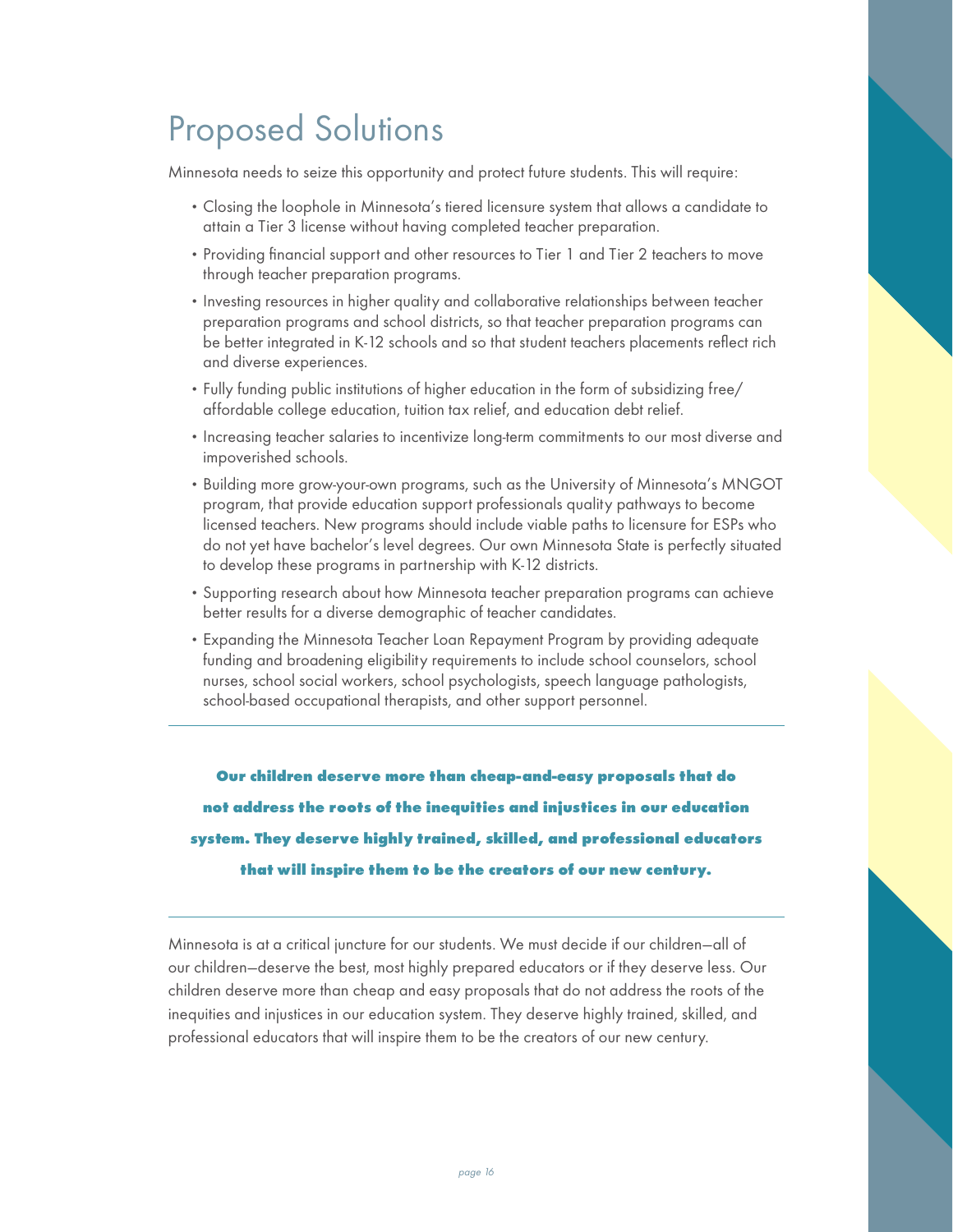### References

Ashton, P. (1996). Improving the preparation of teachers. Education Researcher, 25(9), 21- 22.

Banks, J., Cochran-Smith, M., Moll, L., Richert, A., Zeichner , K., LePage, P., . . . McDonald, M. (2005). Teaching diverse learners. In L. Darling-Hammond, & J. Bransford (Eds.), Preparing Teachers for a Changing World: What Teachers Should Learn and Be Able to Do (pp. 232-274). San Francisco: Jossey-Bass.

Banks, T. (2014). Teacher education reform in urban educator preparation programs. Journal of Education and Learning, 4(1), 60-71.

Boykin, A. W., & Noguera, P. (2011). Creating the opportunity to learn: Moving from research to practice to close the achievement gap. Washington, DC: Association for Supervision and Curriculum Development.

Brown, E. L., Vesley, C. K., & Dallman, L. (2016). Unpacking bias: Developing cultural humility in early childhood and elementary teacher candidates. Educators' Journal, 9, 75-96.

Burciaga, R., & Kohli, R. (2018). Disrupting whitestream measures of quality teaching: The community cultural wealth of teachers of color. Multicultural Perspectives, 20(1), 5-12.

Burciaga, R., Perez Huber, L., & Solorzano, D. G. (2010). Going back to the headwaters: Examining Latina/o educational attainment and achievement through a framework of hope. In E. G. Murillo, S. Villenas, R. T. Galvan, J. S. Munoz, C. Martinez, & M. Machado-Casas (Eds.), Handbook of Latinos and education: Theory, research & practice (pp. 422-437). New York, NY: Routledge.

Calderon, D. (2014). Uncovering settler grammars in curriculum. Educational Studies, 50(4), 313-338.

Daniels, H. D., & Shumow, L. (2002, August). Child development and classroom teaching: A review of the literature and implications for educating teachers. Applied Developmental Psychology, 23, 495-526.

Darling-Hammond, L. (2000). Teacher quality and student achievement: A review of state policy evidence. Education Policy Analysis Archives, 8(1), 1-44.

Darling-Hammond, L. (2002). Research and rhetoric on teacher certification: A response to 'Teacher certification reconsidered'. Education Policy Analysis Archives, 10(36), 1-55.

Darling-Hammond, L. (2006). Constructing 21st-century teacher education. Journal of Teacher Education, 57(3), 300-314.

Darling-Hammond, L. (2006). Powerful teacher education: Lessons from exemplary programs. San Francisco: Jossey-Bass.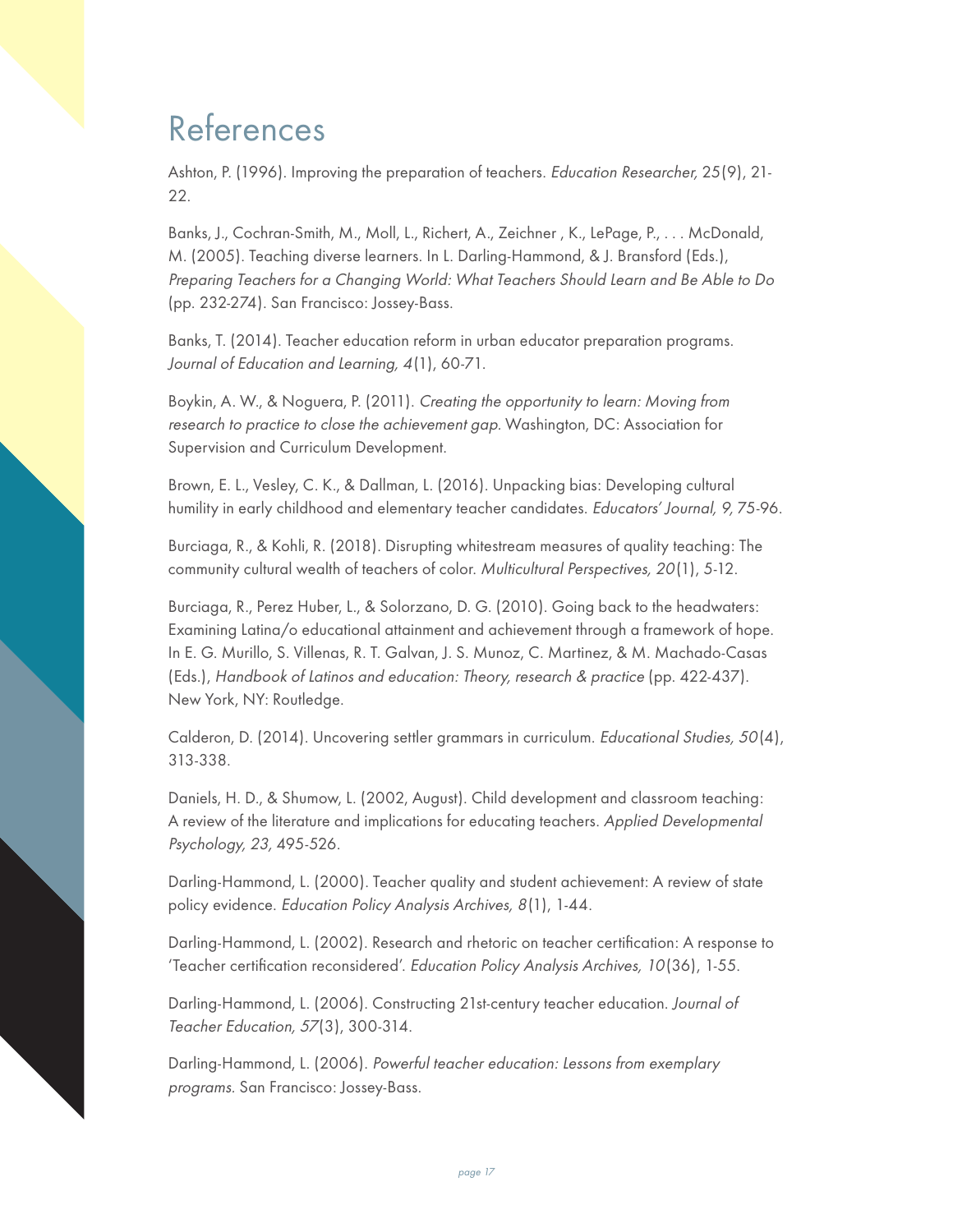Darling-Hammond, L., Wei, R. C., & Johnson, C. M. (2009). Teacher preparation and teacher learning. In G. Sykes, B. L. Schneider, & D. N. Plank (Eds.), Handbook of Education Policy and Research (pp. 613-636). New York: American Educational Research Association and Routledge.

Elkind, D. (1998). All grown up and no place to go: Teenagers in crisis. (Rev.ed). Reading, MA: Addison-Wesley.

Goldhaber, D. D., & Brewer, K. J. (2000). Does teacher certification matter? High school certification status and student achievement. Education Evaluation and Policy Analysis, 22, 129-145.

Grossman, P., Shoenfeld, A., & Lee, C. (2005). Teaching subject matter. In L. Darling-Hammond, & J. Bransford (Eds.), Preparing Teachers for a Changing World: What Teachers Should Learn and Be Able to Do (pp. 201-231). San Francisco: Jossey-Bass.

Guinier, L. (2015). The tyranny of meritocracy: Democratizing higher education in America. Boston: Beacon Press.

Ingersoll, R. (2007). A comparative study of teacher preparation and qualifications in six nations. Philadelphia: Consortium for Policy Research in Education. Retrieved from www. cpre.org

Ingersoll, R., & May, H. (2016). Minority teacher recruitment, employment,and retention: 1987-2013. Palo Alto, CA: Learning Policy Institute.

Jacoby-Senghor, D. S., Sinclair, S., & Shelton, J. N. (2016). A lesson in bias: The relationship between implicit racial bias and performance in pedagogical contexts. Journal of Experimental Social Psychology, 63, 50-55.

Jordan, H. R., Mendro, R. L., & Weersinghe, D. (1997). Teacher effects on longitudinal student achievement: A prelimenary report on research on teacher effectiveness. CREATE, Western Michigan University; Paper presented at the National Evaluation Institute, Indianapolis, IN: Kalamazoo.

Losen, D. (2011). Discipline policies, successful schools, and racial justice. Boulder: National Education Policy Center. Retrieved from nepc.colorado.edu

Miller, D. (1991). Merging regular and special education teacher preparation programs: The integrated special education-English project (ISEP). Teaching and Teacher Education, 7(1), 19-23.

Oakes, J. (2005). Keeping track: How schools structure inequality. New Haven: Yale University Press.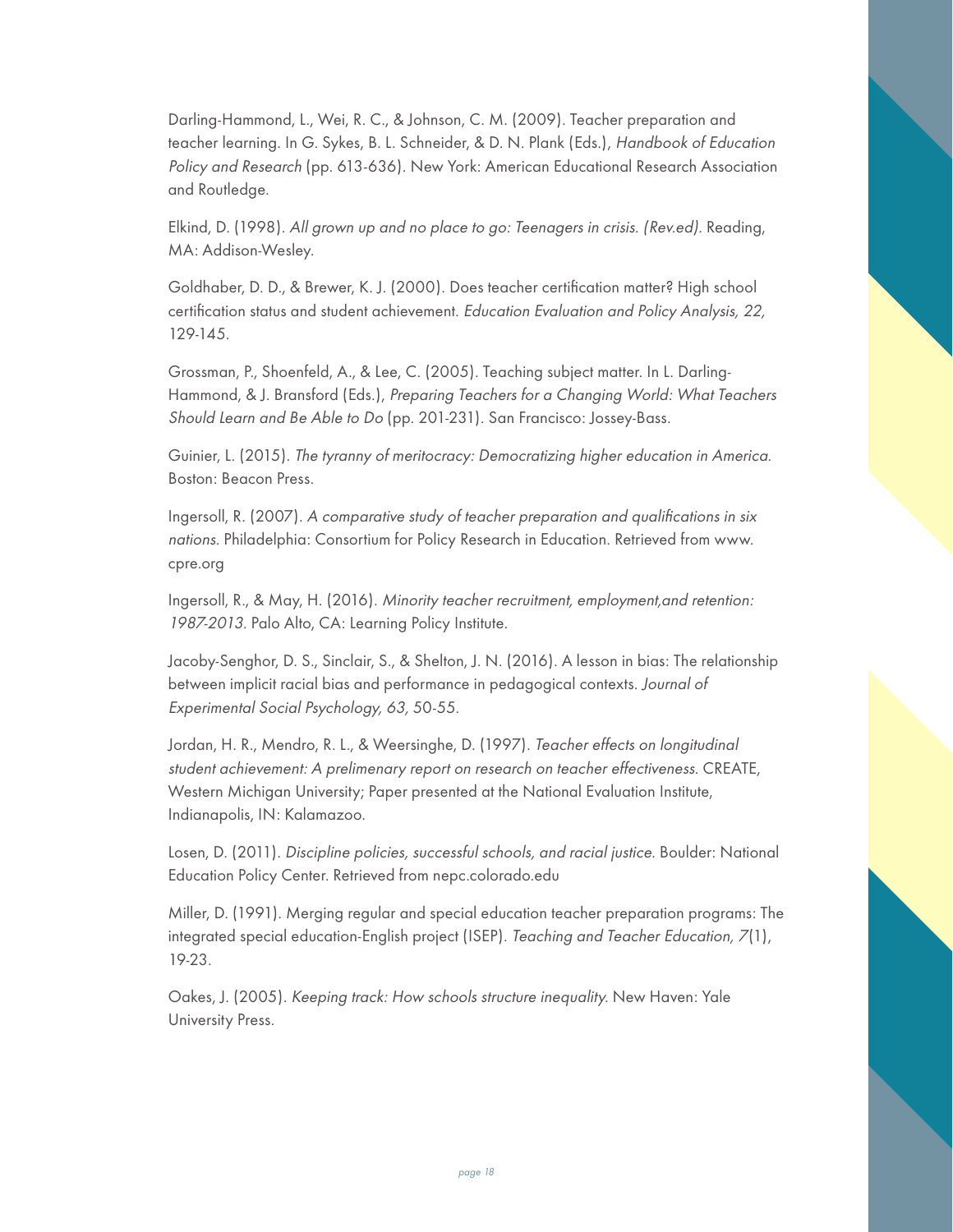Orfield, G., & Lee, C. (2005). Why segregation matters: Poverty and educational inequality. Retrieved from The Civil Rights Project: https://www.civilrightsproject.ucla.edu/research/k-12-education/integration-and-diversity/why-segregation-matters-poverty-and-educationalinequality

Professional Educator Licensing and Standards Board. (2019). Adopted Permanent Rules Relating to Issuance, Renewal, and Validity of Teaching Licenses. Retrieved from Professional Educator Licensing and Standards Board: https://mn.gov/pelsb/assets/ar4534.10.1.18\_ tcm1113-354559.pdf

Sanders, W. L., & Rivers, J. C. (1996). Cumulative and residual effects of teachers and future students' academic achievement. Knoxville: University of Tennessee Value-Added Research and Assessment Center.

Shephard, L., Hammerness, K., Darling-Hammond, L., Rust, F., Snowden, J. B., Gordon, E., . . . Pacheco, A. (2005). Assessment. In L. Darling-Hammond, & J. Bransford (Eds.), Preparing Teachers for a Changing World: What Teachers Should Learn and Be Able to Do (pp. 275-326). San Francisco: Jossey-Bass.

Simmons, L. (2016). The prison school: Educational inequality and school discipline in the age of mass incarceration. Berkeley, CA: University of California Press.

Sleeter, C. E. (2017). Critical race theory and the whiteness of teacher education. Urban Education, 155-169.

United States Department of Education. (2016). The state of racial diversity in the educator workforce. Washington, D.C. Retrieved from www.ed.gov

Urrieta, L. (2010). Working from within: Chicana and Chicano activist educators in whitestream schools. Tucson, AZ: University of Arizona Press.

Valencia, R. R. (2002). Mexican Americans don't value education! On the basis of the myth, mythmaking, and debunking. Journal of Latinos and Education, 79(2), 81-103.

Walker, V. S. (2009). Second-class integration: A historical perspective for a contemporary agenda. Harvard Educational Review, 269-284.

Walsh, K. (2001). Teacher certification reconsidered: Stumbling for quality. Baltimore: Abell Foundation. Retrieved from www.abellfoundation.org

Wilder Research in collaboration with the Professional Educator Licensing and Standards Board. (2019). 2019 Biennial Minnesota teacher supply and demand report. St. Paul: Wilder Research.

Wright, S. P., Horn, S. P., & Sanders, W. L. (1997). Teacher and classroom context effects on student achievement: Implications for teacher evaluations. Journal of Personnel Evaluation in Education, 57-67.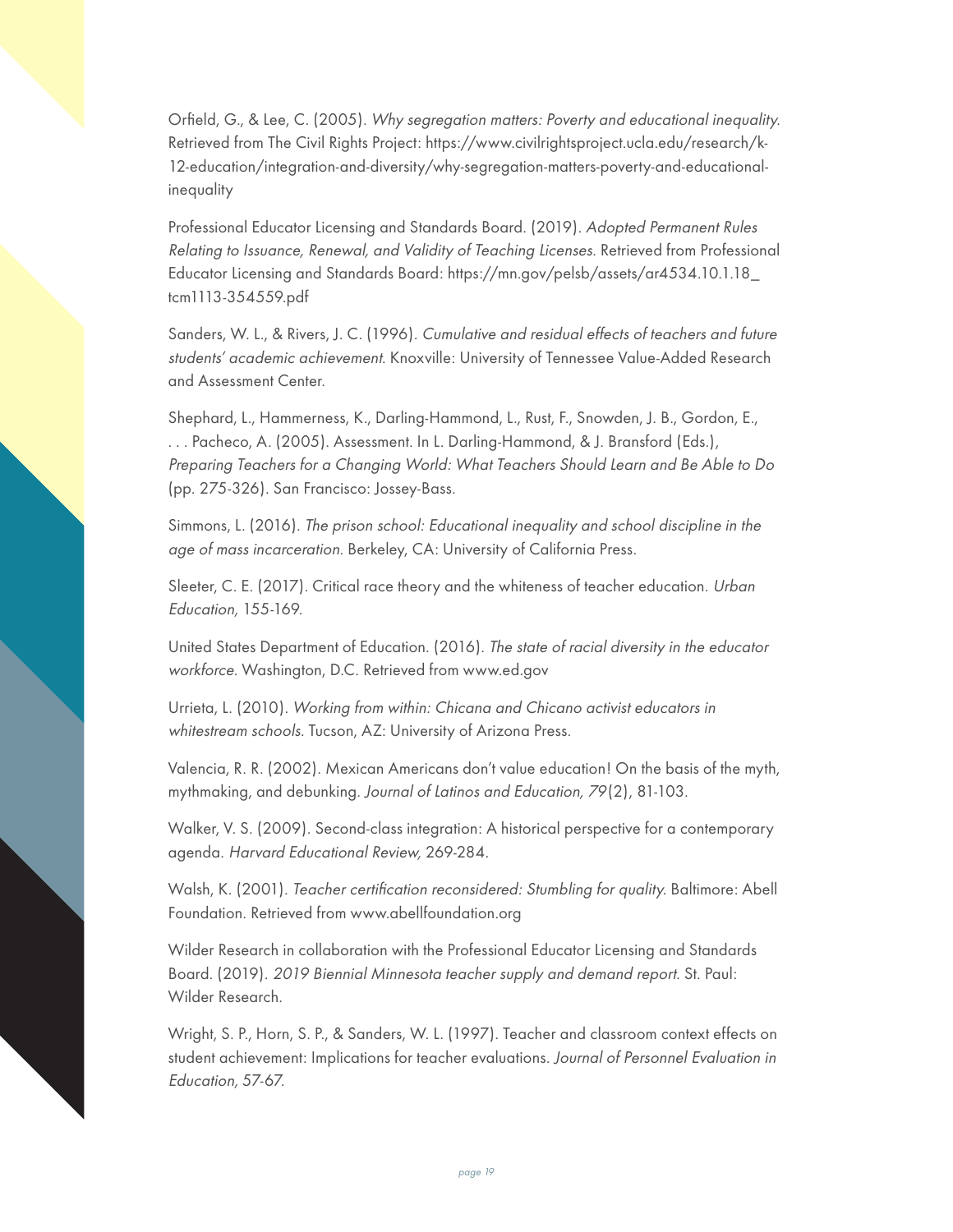